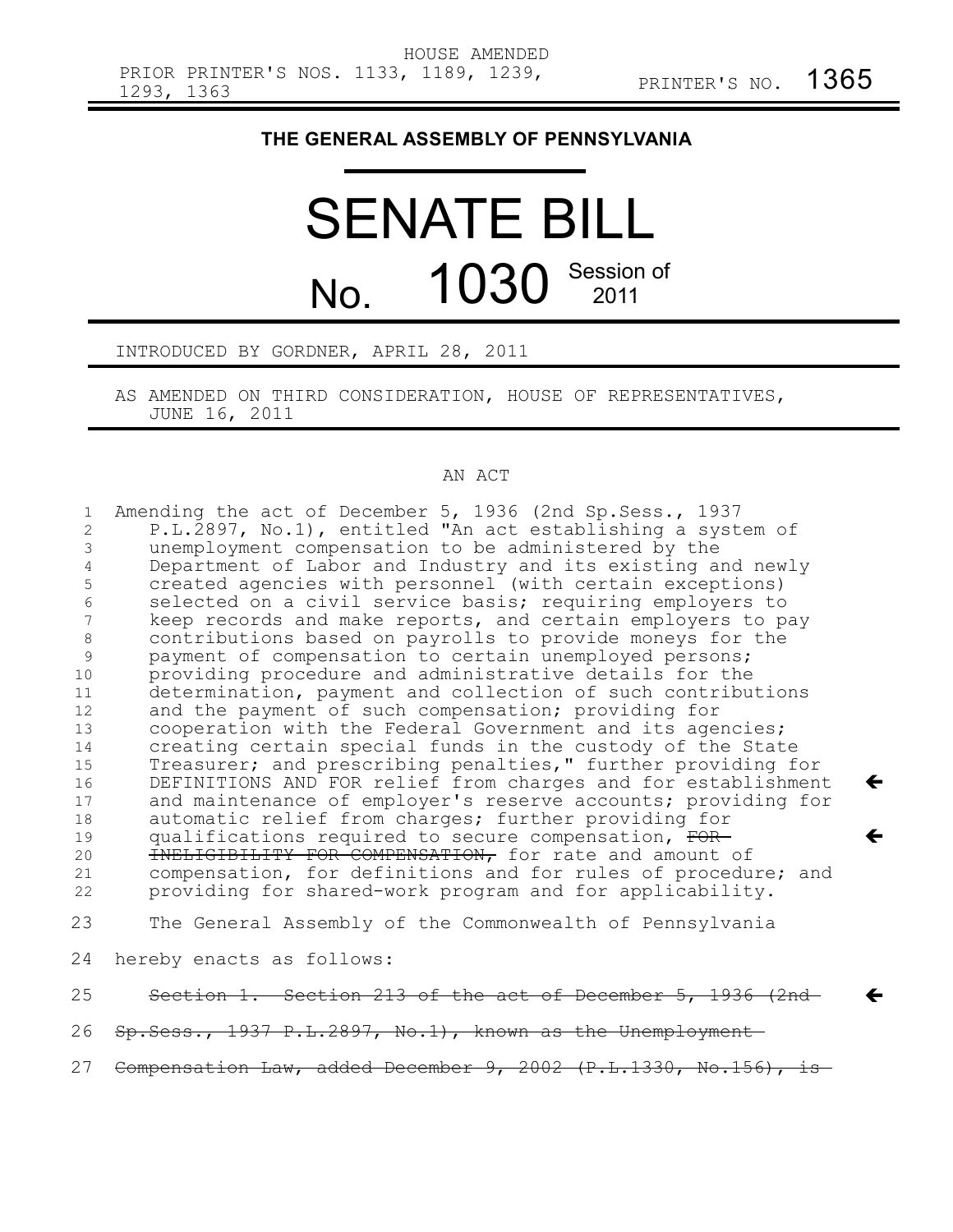amended to read: 1

SECTION 1. SECTION 4(G.1) OF THE ACT OF DECEMBER 5, 1936 (2ND SP.SESS., 1937 P.L.2897, NO.1), KNOWN AS THE UNEMPLOYMENT COMPENSATION LAW, ADDED JULY 10, 1980 (P.L.521, NO.108), IS AMENDED TO READ: 2 3 4 5

 $\leftarrow$ 

SECTION 4. DEFINITIONS.--THE FOLLOWING WORDS AND PHRASES, AS USED IN THIS ACT, SHALL HAVE THE FOLLOWING MEANINGS, UNLESS THE CONTEXT CLEARLY REQUIRES OTHERWISE. 6 7 8

\* \* \* 9

(G.1) **[**"CREDIT WEEK" MEANS ANY CALENDAR WEEK IN AN INDIVIDUAL'S BASE YEAR WITH RESPECT TO WHICH HE WAS PAID IN EMPLOYMENT AS DEFINED IN THIS ACT, REMUNERATION OF NOT LESS THAN 12  $+$ FIFTY DOLLARS (\$50)<del>] <u>SIXTEEN (16) TIMES THE MINIMUM HOURLY WAGE</u>  $\blacklozenge$ </del> REQUIRED BY THE ACT OF JANUARY 17, 1968 (P.L.11, NO.5), KNOWN AS THE MINIMUM WAGE ACT OF 1968. ONLY ONE CREDIT WEEK CAN BE ESTABLISHED WITH RESPECT TO ANY ONE CALENDAR WEEK.**]** "CREDIT WEEK" MEANS ANY CALENDAR WEEK IN AN INDIVIDUAL'S BASE YEAR WITH RESPECT TO WHICH HE WAS PAID IN EMPLOYMENT AS DEFINED IN THIS ACT, REMUNERATION OF NOT LESS THAN: (1) ONE HUNDRED DOLLARS (\$100). THIS PARAGRAPH SHALL EXPIRE DECEMBER 31, 2014. (2) SIXTEEN (16) TIMES THE MINIMUM HOURLY WAGE REQUIRED BY THE ACT OF JANUARY 17, 1968 (P.L.11, NO.5), KNOWN AS "THE MINIMUM WAGE ACT OF 1968." THIS PARAGRAPH SHALL TAKE EFFECT  $\leftarrow$  $\leftarrow$ 10 11 13 14 15 16 17 18 19 20 21 22 23 24

JANUARY 1, 2015. 25

ONLY ONE CREDIT WEEK CAN BE ESTABLISHED WITH RESPECT TO ANY ONE 27 CALENDAR WEEK. 26

\* \* \* 28

SECTION 1.1. SECTION 213 OF THE ACT, ADDED DECEMBER 9, 2002 (P.L.1330, NO.156), IS AMENDED TO READ: 3029

20110SB1030PN1365 - 2 -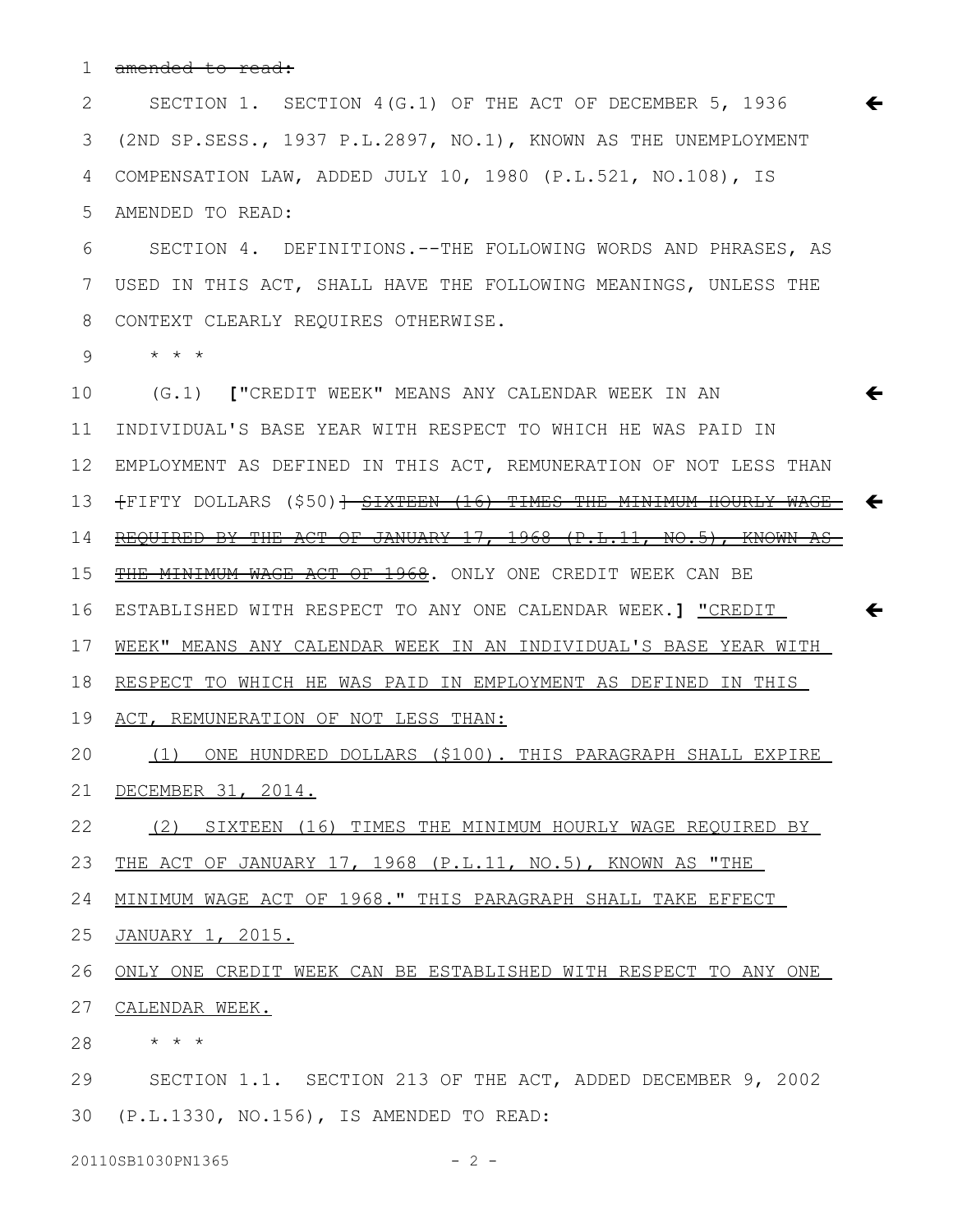Section 213. Relief from Charges for Certain Employers.--(a) An employer that makes payments in lieu of contributions pursuant to Article X, XI or XII shall be relieved of charges in accordance with section [302(a)] 302.1 and regulations of the department, for compensation paid on applications for benefits effective during a calendar year, if the employer satisfies the following requirements: 1 2 3 4 5 6 7

(1) The employer pays a nonrefundable solvency fee under subsection (b) for the calendar year within thirty (30) days after notice of the fee is sent to the employer's last known address. The department may for good cause extend the period within which the fee must be paid. 8 9 10 11 12

(2) All reports required by this act and regulations of the department for calendar quarters through the second calendar quarter of the preceding calendar year are filed. 13 14 15

(b) An employer's solvency fee for a calendar year shall be the monetary amount determined by multiplying the solvency fee rate for the year by the amount of wages paid, without regard to the exclusion in section  $4(x)(1)$ , by the employer in the four consecutive calendar quarters ending on June 30 of the preceding calendar year, provided that an employer's solvency fee for a year shall not be less than twenty-five dollars (\$25). 16 17 18 19 20 21 22

(1) For calendar years 2003, 2004 and 2005, the solvency fee rate shall be three ten thousandths (.0003). 23 24

(2) In 2005 the secretary shall redetermine the solvency fee rate. The secretary shall redetermine the rate so that the unrounded rate yields solvency fees approximately equal to the amount of compensation for which charges are relieved under this section. For purposes of redetermining the rate, the secretary shall use the amount of compensation for which charges are 25 26 27 28 29 30

20110SB1030PN1365 - 3 -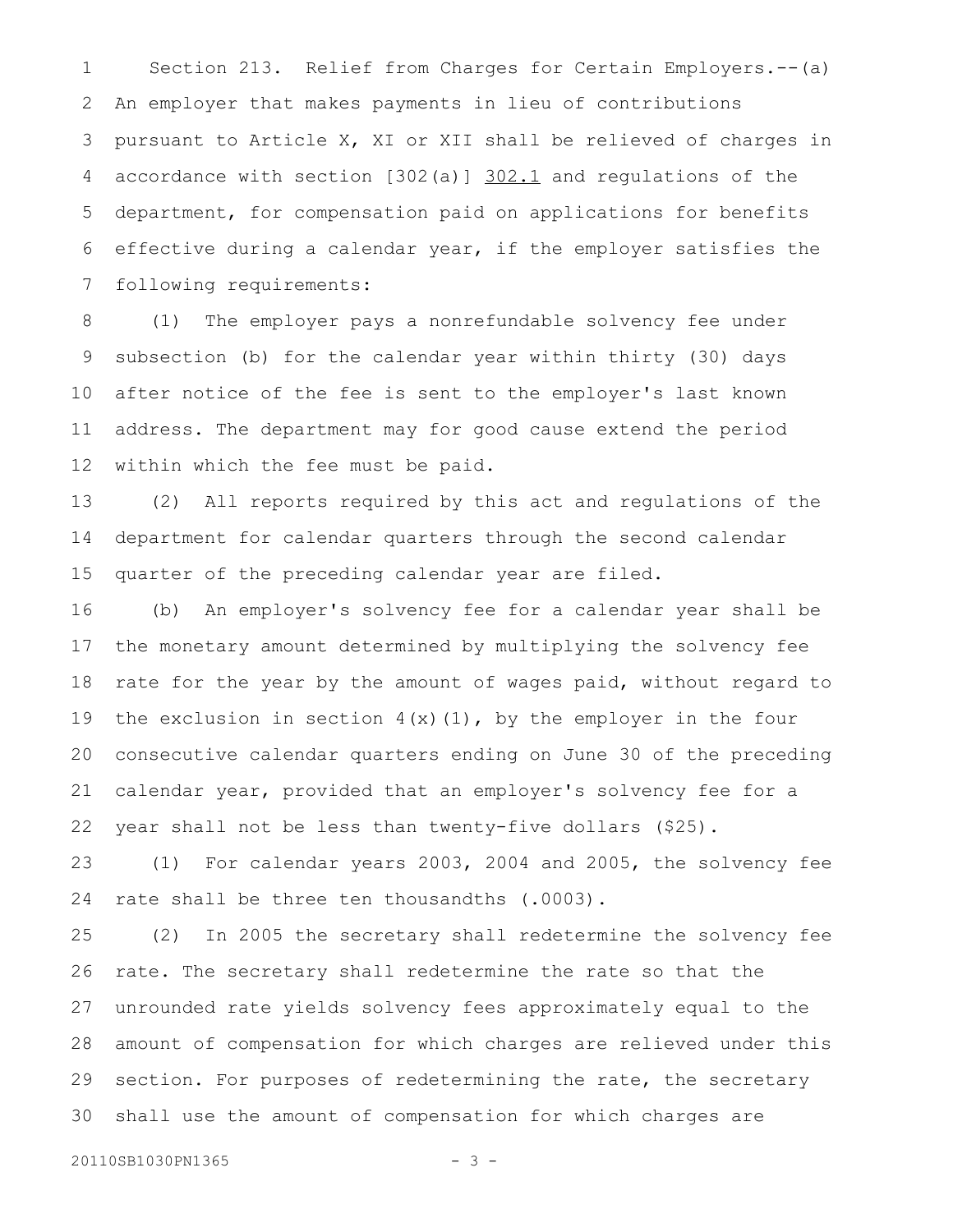relieved under this section paid during 2003 and 2004 and the amount of wages paid, without regard to the exclusion in section 4(x)(1), during the same time period by employers who paid a solvency fee under this section. The rate as redetermined shall take effect for the next calendar year and shall remain in effect for three years. 1 2 3 4 5 6

(3) Beginning in 2008 and each fifth year thereafter, the secretary shall redetermine the solvency fee rate. The secretary shall redetermine the rate so that the unrounded rate yields solvency fees approximately equal to the amount of compensation for which charges are relieved under this section. For purposes of redetermining the rate, the secretary shall use the amount of compensation for which charges are relieved under this section paid during the five calendar years immediately preceding the year in which the redetermination occurs and the amount of wages paid, without regard to the exclusion in section  $4(x)(1)$ , during the same time period by employers who paid a solvency fee under this section. The rate as redetermined shall take effect for the next calendar year and shall remain in effect for five years. (4) If the solvency fee rate redetermined under paragraphs (2) and (3) is not a multiple of one-hundredth of one per cent, it shall be rounded to the next higher multiple of one-hundredth of one per cent. 7 8 9 10 11 12 13 14 15 16 17 18 19 20 21 22 23

(c) Solvency fees paid by employers under this section shall be deposited in the Unemployment Compensation Fund. Compensation for which charges are relieved under this section shall not be used in the calculation of the State adjustment factor under section 301.1(e). 24 25 26 27 28

(d) The provisions of this section shall constitute the exclusive means by which an employer who makes payments in lieu 29 30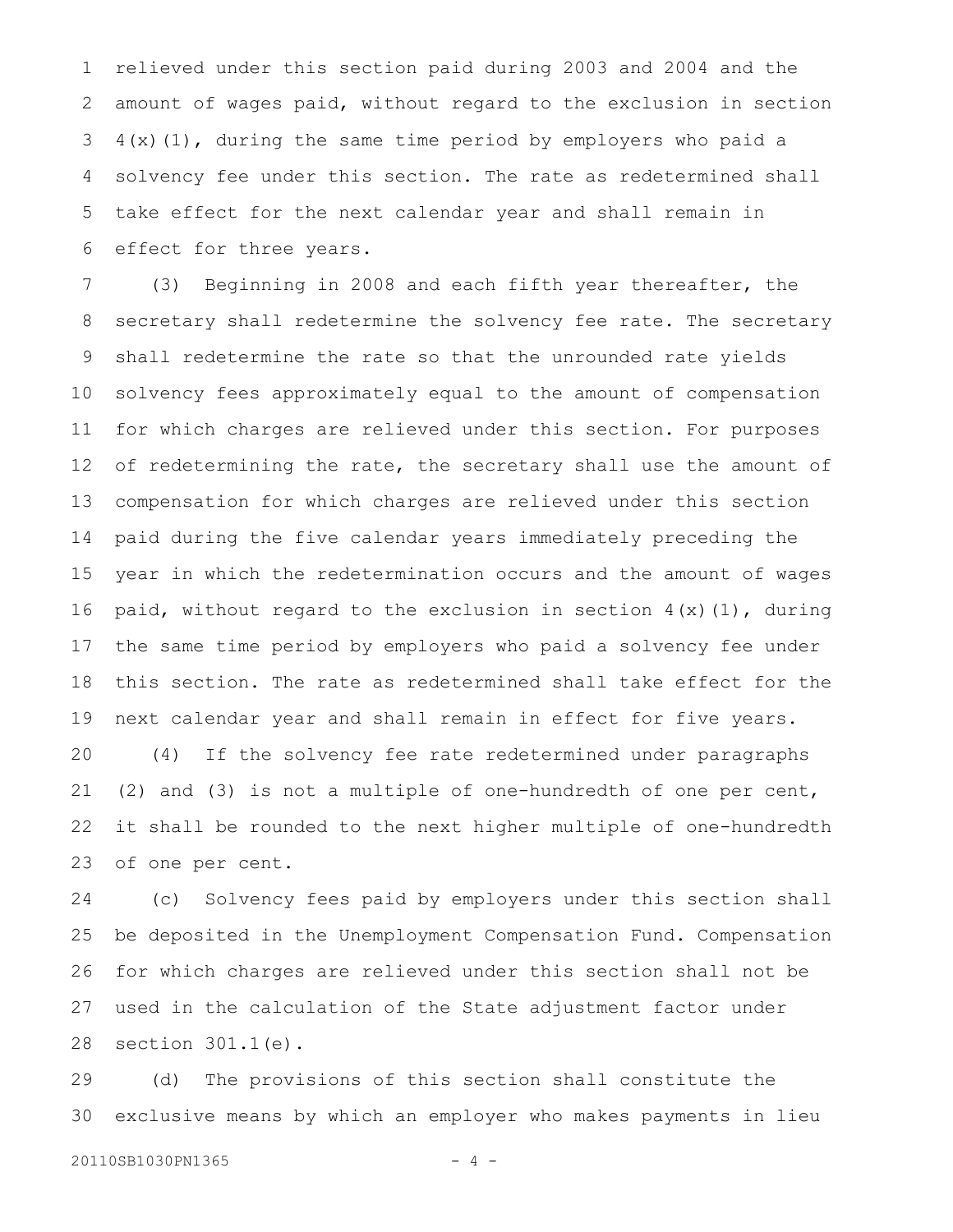of contributions pursuant to Article X, XI or XII may be excused from reimbursing the Unemployment Compensation Fund for compensation paid to an individual that is based on wages paid by the employer or that portion of the individual's compensation determined in accordance with section 1108. 1 2 3 4 5

(e) A group account under section 1109 shall constitute an employer for purposes of this section. 6 7

Section 2. Section 302 of the act, amended March 24, 1964 (Sp.Sess., P.L.53, No.1), July 6, 1977 (P.L.41, No.22), July 21, 1983 (P.L.68, No.30), December 19, 1996 (P.L.1476, No.189) and December 9, 2002 (P.L.1330, No.156), is amended to read: Section 302. Establishment and Maintenance of Employer's Reserve Accounts.--The department shall establish and maintain for each employer a separate employer's reserve account in the following manner: 8 9 10 11 12 13 14 15

(a) [(1) Such account shall be credited with all contributions paid by such employer for periods subsequent to June thirtieth, one thousand nine hundred forty-eight. Such account shall be charged with an amount determined by multiplying the wages of compensated employes of such employer for the twelve month period ended June thirtieth, one thousand nine hundred forty-nine, by the state experience heretofore used in determining rates of contributions for the year one thousand nine hundred forty-nine. Subsequent to January 1, 1984, such] An employer's account shall be charged with all compensation, including dependents' allowances, paid to each individual who received from such employer wage credits constituting the base of such compensation, in the proportion that such wage credits with such employer bears to the total wage credits received by such individual from all employers[: Provided, That if the 16 17 18 19 20 21 22 23 24 25 26 27 28 29 30

```
20110SB1030PN1365 - 5 -
```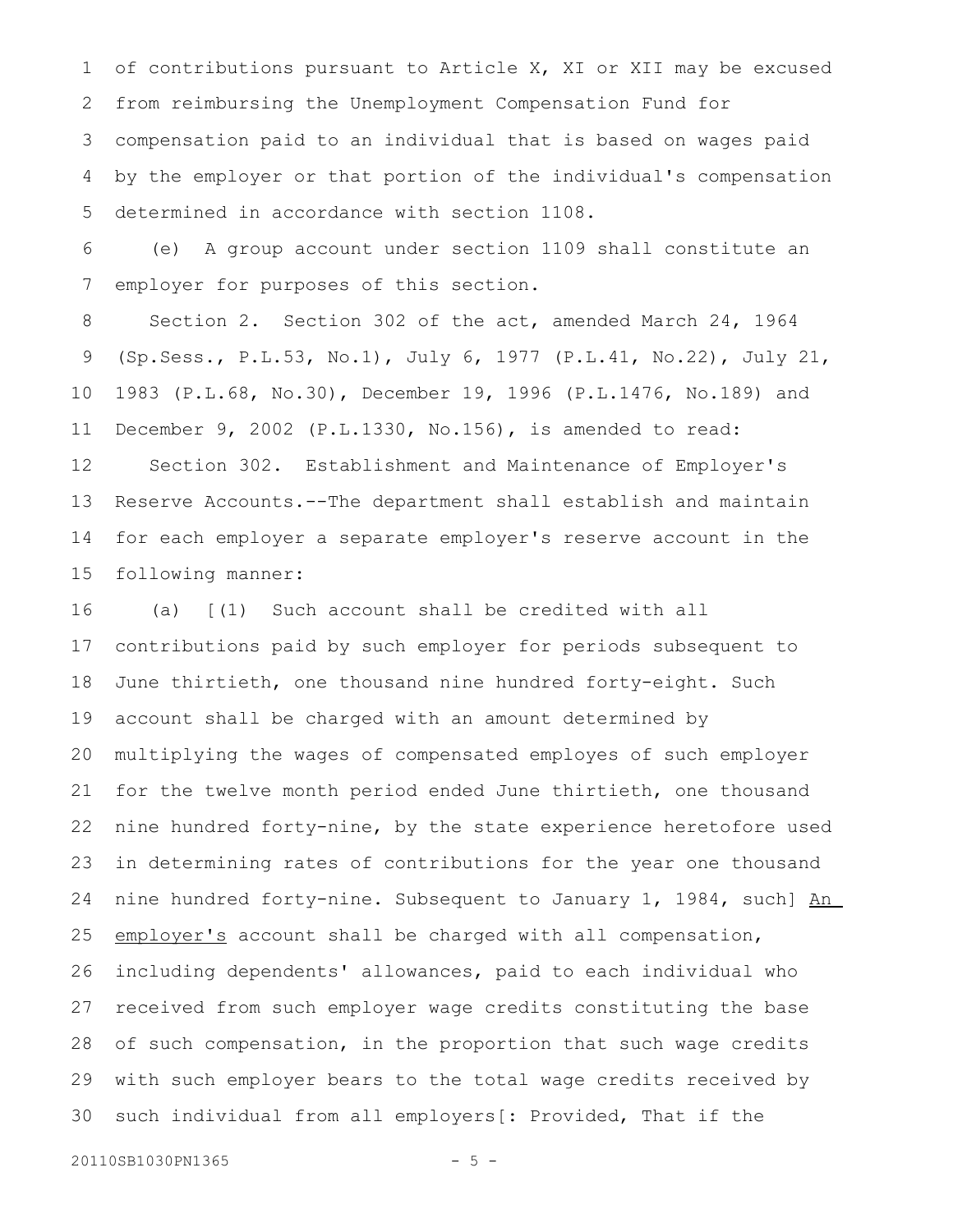department finds that such individual was separated from his most recent work for such employer due to being discharged for willful misconduct connected with such work, or due to his leaving such work without good cause attributable to his employment, or due to his being separated from such work under conditions which would result in disqualification for benefits under the provisions of section 3 or section 402(e.1), thereafter no compensation paid to such individual with respect to any week of unemployment occurring subsequent to such separation, which is based upon wages paid by such employer with respect to employment prior to such separation, shall be charged to such employer's account under the provisions of this subsection (a); provided, such employer has filed a notice with the department in accordance with its rules and regulations and within the time limits prescribed therein; and provided if the department finds that such individual's unemployment is directly caused by a major natural disaster declared by the President pursuant to section 102(1) of the Disaster Relief Act of 1970 (P.L.91-606) and such individual would have been eligible for disaster unemployment assistance as provided in section 240 of that act with respect to such unemployment but for the receipt of unemployment compensation, no compensation paid to such individual with respect to any week of unemployment occurring due to such natural disaster, to a maximum of the eight weeks immediately following the President's declaration of emergency, shall be charged to the employer's account under the provisions of this subsection. 1 2 3 4 5 6 7 8 9 10 11 12 13 14 15 16 17 18 19 20 21 22 23 24 25 26 27

(2) Notwithstanding the provisions of paragraph (1) of this subsection, if the department finds that an individual subsequent to separation from his work is engaged in part-time 28 29 30

```
20110SB1030PN1365 - 6 -
```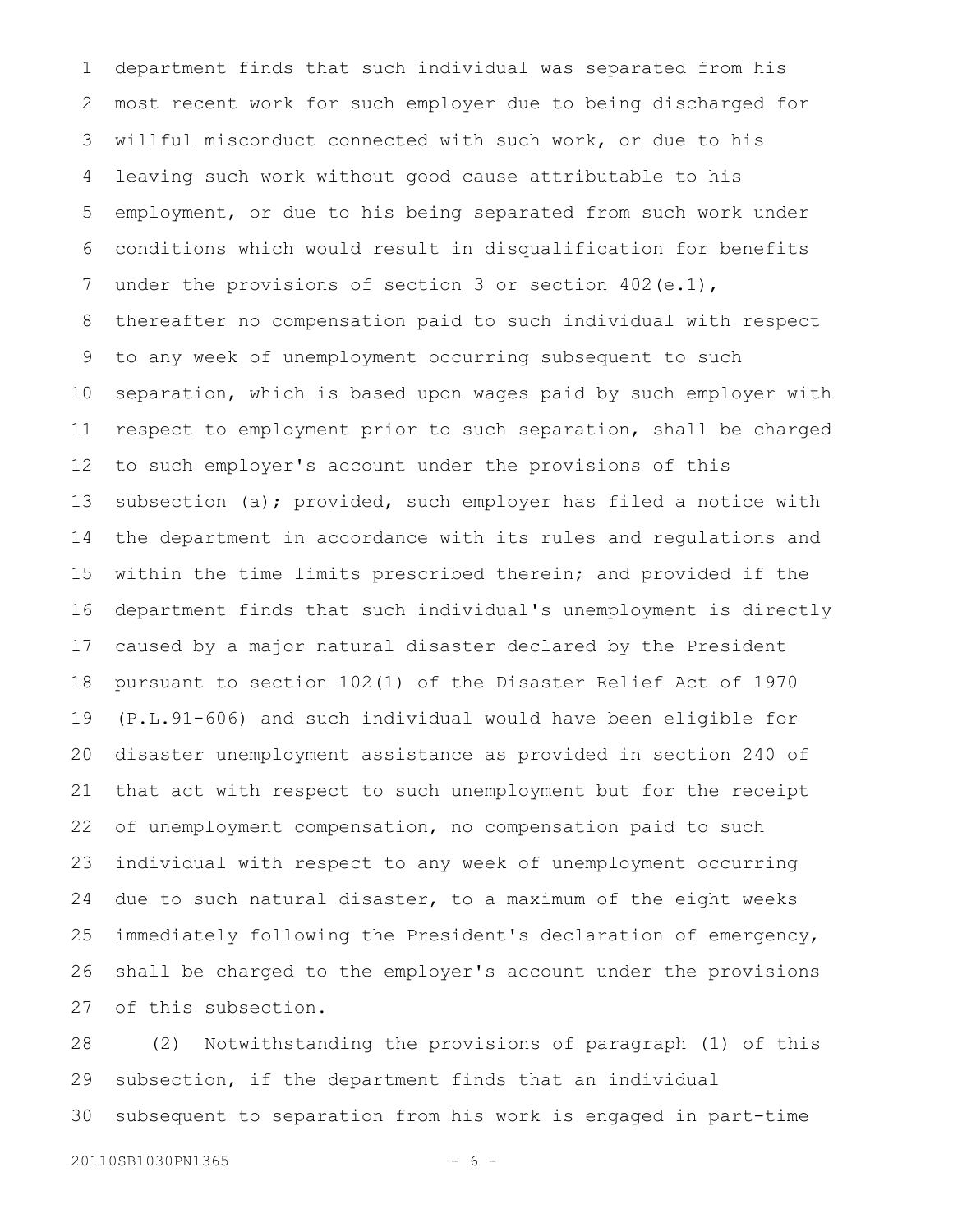work for a base year employer, other than a base year employer from whom he has separated, compensation paid to such individual with respect to any week of unemployment occurring subsequent to such separation and while such part-time work continues without material change, shall not be charged to the account of such part-time employer; provided, such part-time employer has filed a notice with the department in accordance with its rules and regulations and within the time limits prescribed therein. 1 2 3 4 5 6 7 8

(2.1) Notwithstanding the provisions of paragraph (1) of this subsection, if the department finds that an individual was separated from his most recent work for such employer due to a cessation of business of eighteen months or less caused by a disaster, compensation paid to such individual with respect to any week of unemployment occurring subsequent to such separation shall not be charged to the account of such employer; provided, such employer has filed a notice with the department in accordance with its rules and regulations and within the time limits prescribed therein. 9 10 11 12 13 14 15 16 17 18

(3) The findings and determinations of the department under this subsection (a) shall be subject to appeal in the manner provided in this act for appeals from determinations of compensation: Provided, That where the individual's eligibility for compensation has been finally determined under the provisions of Article V of this act, such determination shall not be subject to attack in proceedings under this section. (4) The reserve account of any employer who pays contributions under this section shall not be charged with respect to benefits paid to any individual whose base period wages include wages for previously uncovered services as defined in section 401(g) to the extent that the unemployment insurance 19 20 21 22 23 24 25 26 27 28 29 30

```
20110SB1030PN1365 - 7 -
```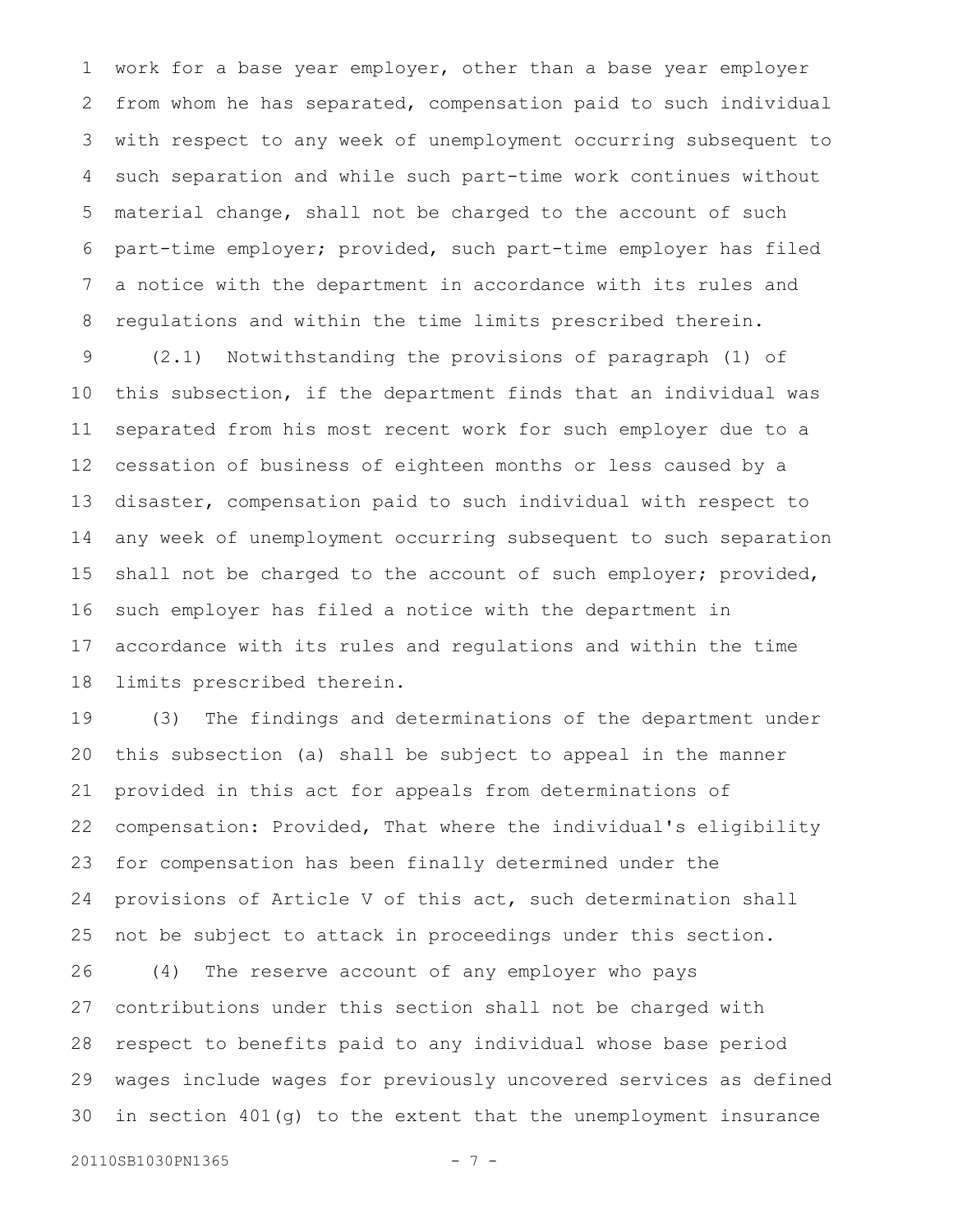fund is reimbursed for such benefits pursuant to section 121 of Public Law 94-566]. 1 2

(b) Any employer, at any time, may voluntarily pay into the Unemployment Compensation Fund an amount in excess of the contributions required to be paid under the provisions of this act, and such amount shall be forthwith credited to his reserve account. His rate of contribution shall be computed or recomputed, as the case may be, with such amount included in the calculation. To affect such employer's rate of contribution for any year, such amount shall be paid not later than thirty days following the mailing of notice of his rate of contribution for such year: Provided, That for good cause, such time may be extended by the department: And provided further, That such amount, when paid as aforesaid, shall not be refunded or used as a credit in the payment of contributions in whole or in part. In no event shall any such amount be included in the computation or recomputation for any year unless it is paid within one hundred twenty days after the beginning of such year. 3 4 5 6 7 8 9 10 11 12 13 14 15 16 17 18

(c) (1) For the purpose of determining any employer's rate of contribution for any year, the phrase "balance in an employer's reserve account" as used in sections 301, 301.1 and 301.2 of this act shall mean the amount ascertained as of the computation date by subtracting the amounts charged to his reserve account from the amounts credited thereto including voluntary contributions. If, as of the computation date, the amounts charged to his reserve account exceed the amounts credited by an amount equivalent to more than twenty per centum (20%) of his average annual payroll, the employer may elect, subject to the provisions of section 301.1(f) of this act to have his reserve account balance adjusted to a negative balance 19 20 21 22 23 24 25 26 27 28 29 30

```
20110SB1030PN1365 - 8 -
```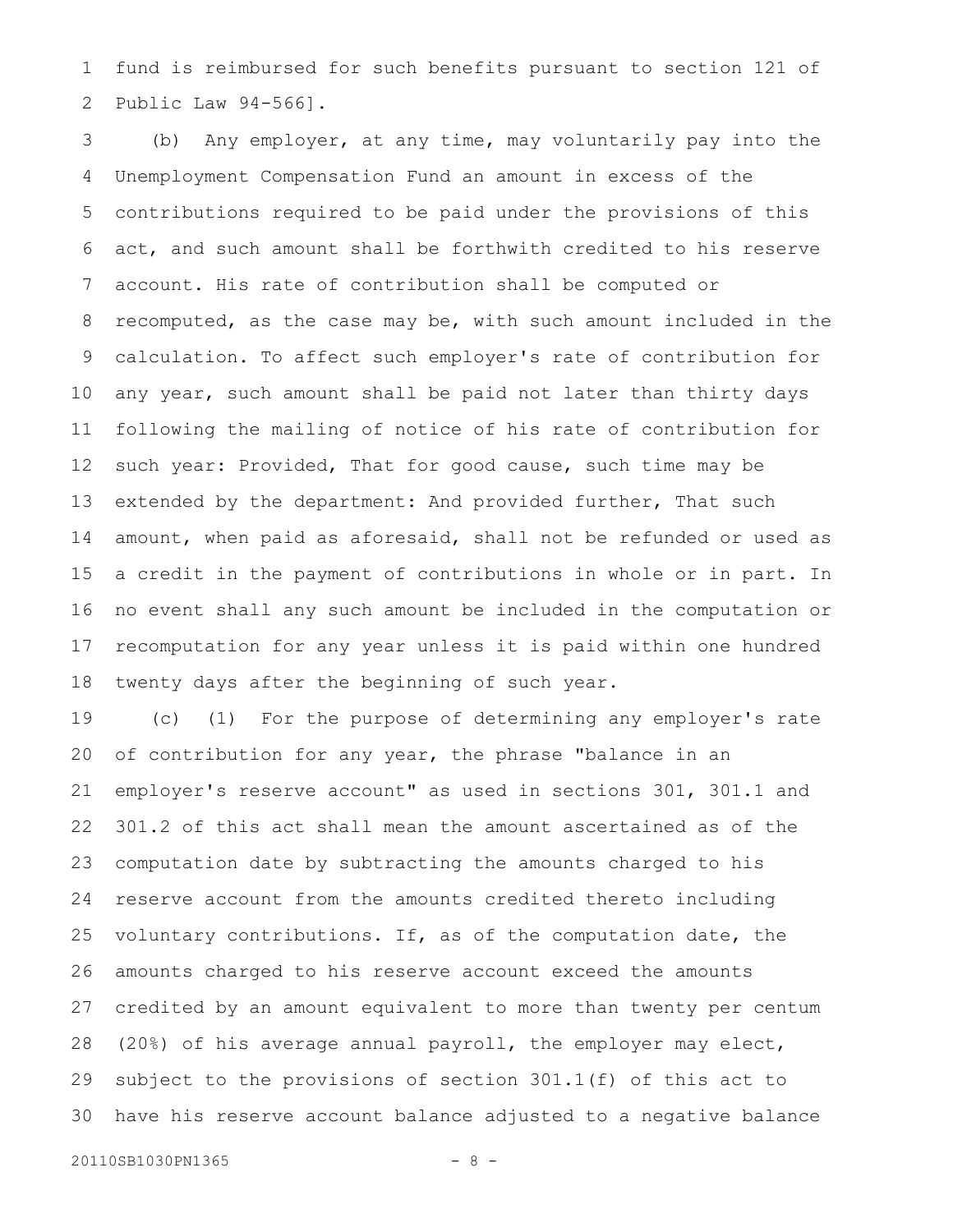equal to twenty per centum (20%) of his average annual payroll. This subsection as amended shall apply to elections made after December 31, 1986. 1 2 3

(2) Notwithstanding the provisions of section 301.1(f) and paragraph (1) of this subsection, for elections made on or after January 1, 1984 and before May 1, 1986, if the amounts charged to the employer's reserve account exceed the amounts credited by an amount equivalent to more than ten per centum (10%) of his average annual payroll, the department, after determining his Reserve Ratio Factor shall, upon the election of the employer, adjust his reserve account balance to a negative balance equal to ten per centum (10%) of his average annual payroll. With respect to future adjustments of negative balance accounts, the secretary shall, upon the election of the employer, make adjustments as follows: 4 5 6 7 8 9 10 11 12 13 14 15

(i) In relation to adjustments made for the second time after January 1, 1984 and before May 1, 1986, if the amounts charged to his reserve account exceed the amounts credited by an amount equivalent to more than fifteen per centum (15%) of his average annual payroll, the department shall, upon the election of the employer, adjust the reserve account balance to a negative balance equal to fifteen per centum (15%) of his average annual payroll. 16 17 18 19 20 21 22 23

(ii) In relation to adjustments made for the third time after January 1, 1984 and before May 1, 1986, if the amounts charged to his reserve account exceed the amounts credited by an amount equivalent to more than twenty per centum (20%) of his average annual payroll, the department shall, upon the election of the employer, adjust his reserve account balance to a negative balance equal to twenty per centum (20%) of his average 24 25 26 27 28 29 30

20110SB1030PN1365 - 9 -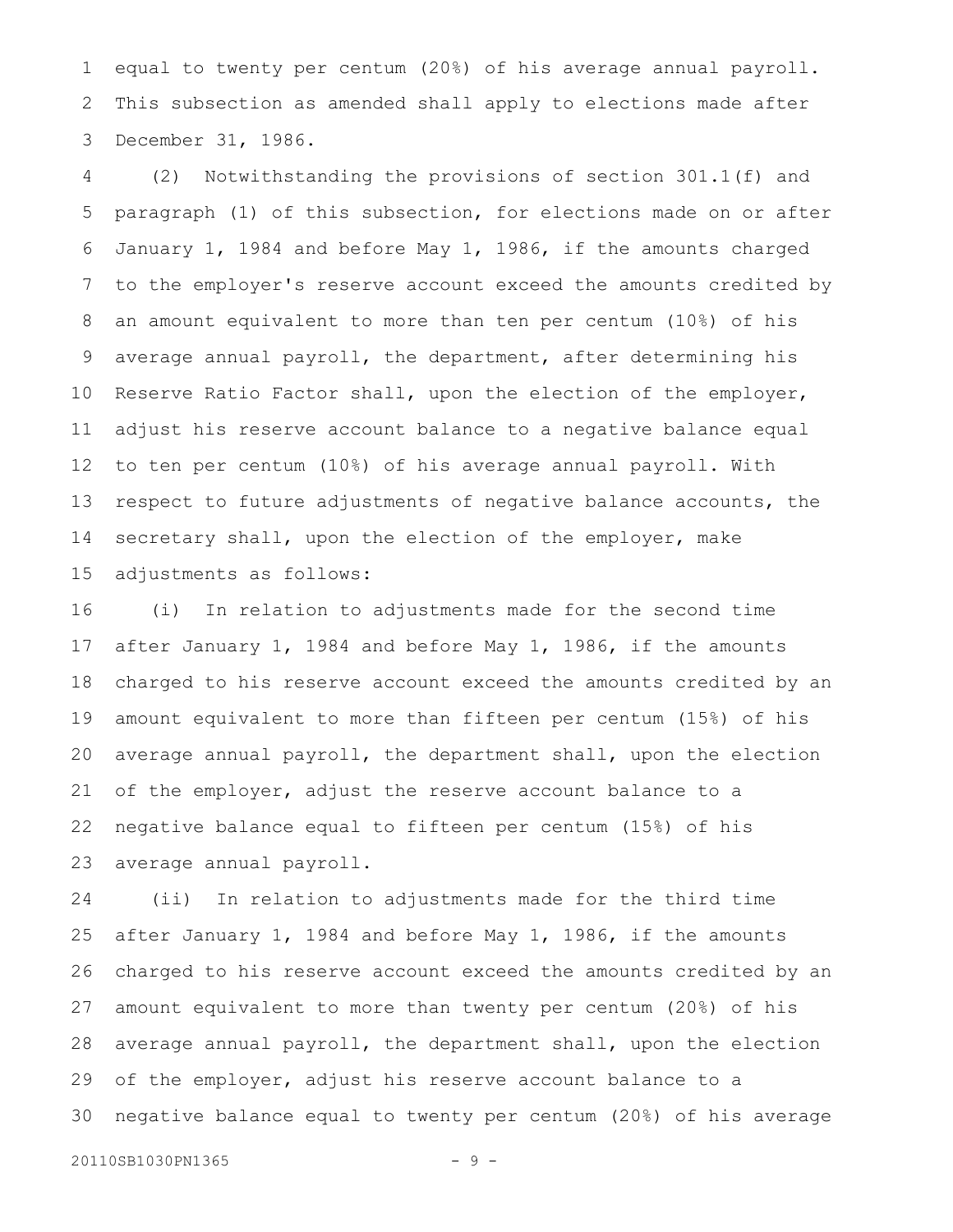annual payroll. 1

(d) The department shall terminate the reserve account of any employer who has not paid contributions for a period of four consecutive twelve month periods, ending June thirtieth in any year. 2 3 4 5

(e) Nothing contained in this act shall be construed to grant to any employer any claim or right of withdrawal with respect to any amount allocated to him from, or paid by him into, the Unemployment Compensation Fund, except as provided in section three hundred eleven hereof. 6 7 8 9 10

Section 3. The act is amended by adding a section to read: 11

Section 302.1. Relief from Charges.--Notwithstanding any 12

other provisions of this act assigning charges for compensation 13

paid to employes, the department shall relieve an employer of 14

charges for compensation in accordance with this section and 15

section 213 of this act. 16

(a) Circumstances allowing relief: 17

(1) If an individual was separated from his most recent work 18

for an employer due to being discharged for willful misconduct 19

connected with that work, or due to his leaving that work 20

without good cause attributable to his employment, or due to his 21

being separated from such work under conditions which would 22

result in disqualification for benefits under the provisions of 23

section 3 or section 402(e.1), the employer shall be relieved of 24

charges for compensation paid to the individual with respect to 25

any week of unemployment occurring subsequent to such 26

separation. Relief from charges under this paragraph terminates 27

if the employe returns to work for the employer. 28

(2) If an individual's unemployment is directly caused by a 29

major natural disaster declared by the President of the United 30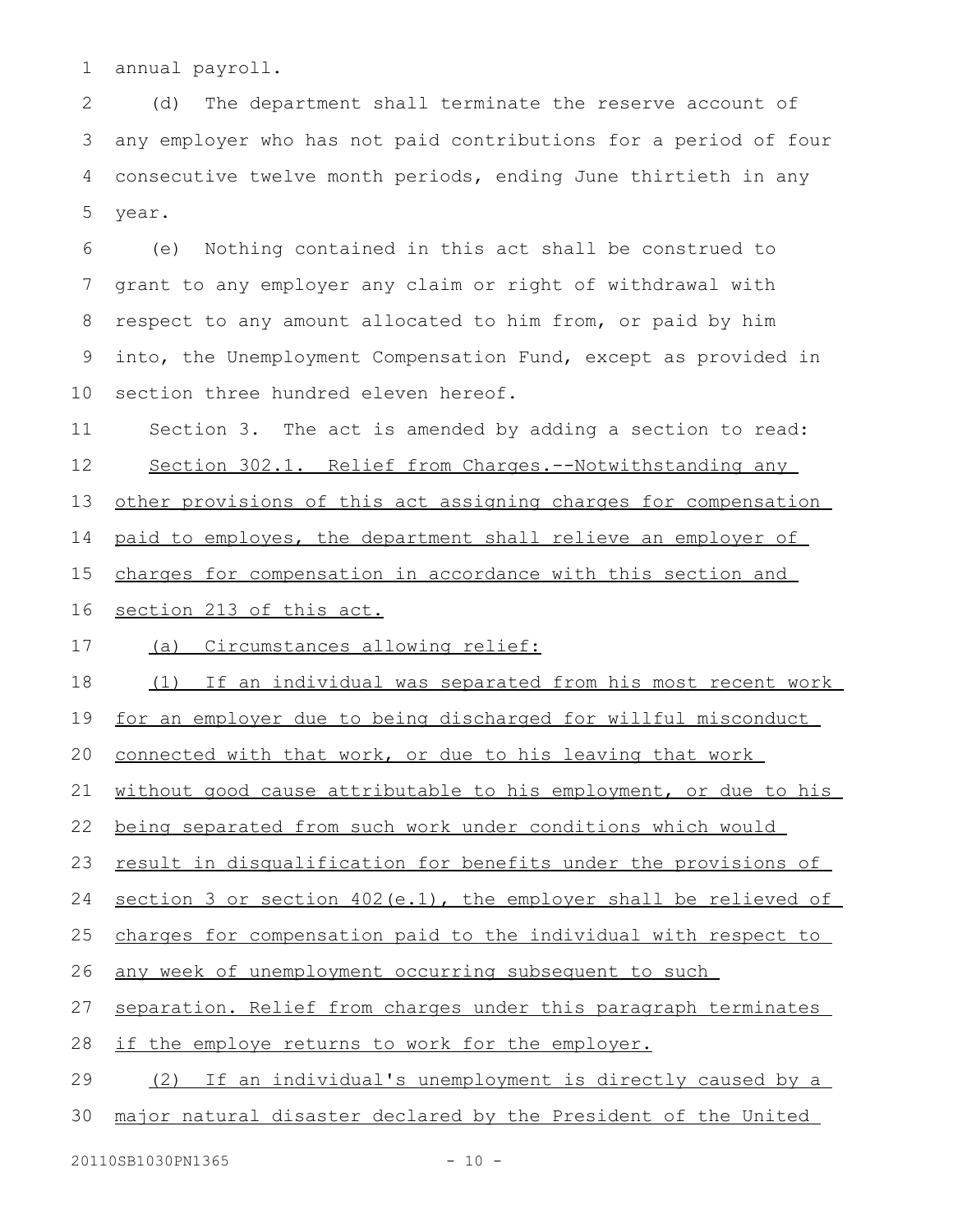| 1  | States pursuant to section 102(1) of the Disaster Relief Act of        |
|----|------------------------------------------------------------------------|
| 2  | 1970 (Public Law 91-606, 42 U.S.C. § 4401 et seq.) and the             |
| 3  | individual would have been eligible for disaster unemployment          |
| 4  | assistance as provided in section 240 of the Disaster Relief Act       |
| 5  | of 1970 with respect to that unemployment but for the receipt of       |
| 6  | unemployment compensation, an employer shall be relieved of            |
| 7  | charges for compensation paid to such individual with respect to       |
| 8  | any week of unemployment occurring due to the natural disaster,        |
| 9  | to a maximum of the eight weeks immediately following the              |
| 10 | declaration of emergency by the President of the United States.        |
| 11 | If an individual subsequent to separation from his work<br>(3)         |
| 12 | is engaged in part-time work for a base year employer, other           |
| 13 | than a base year employer from whom he has separated, the part-        |
| 14 | time employer shall be relieved of charges for compensation paid       |
| 15 | to the individual with respect to any week of unemployment             |
| 16 | <u>occurring subsequent to the separation and while such part-time</u> |
| 17 | work continues without material change.                                |
| 18 | (4) If the department finds that an individual was separated           |
| 19 | from his most recent work for an employer due to a cessation of        |
|    | 20 business of eighteen months or less caused by a disaster, the       |
| 21 | employer may be relieved of charges for compensation paid to           |
| 22 | such individual with respect to any week of unemployment               |
| 23 | occurring subsequent to that separation. Relief from charges           |
| 24 | under this paragraph terminates if the employe returns to work         |
| 25 | for the employer.                                                      |
| 26 | (b) Requests for relief from charges:                                  |
| 27 | (1) Except as provided in subsection (c), in order to be               |
| 28 | granted relief from charges for compensation an employer must          |
| 29 | file a request with the department in the manner provided, and         |
|    |                                                                        |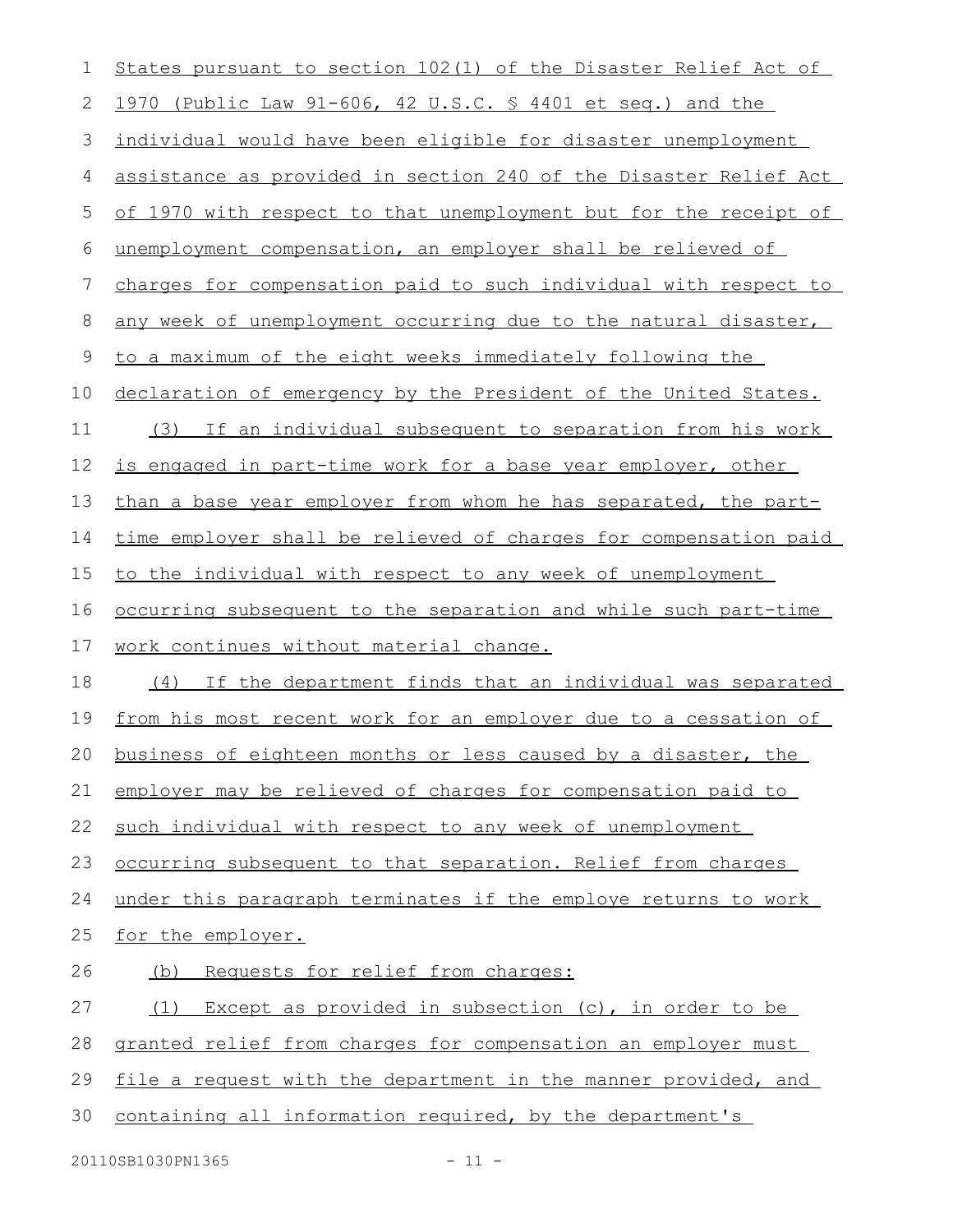1 regulations.

| $\mathbf{2}$ | (2) If an employer is requesting relief from charges on the     |
|--------------|-----------------------------------------------------------------|
| 3            | basis of a separation that occurs on or before the date the     |
| 4            | claimant files an application for benefits or on the basis of   |
| 5            | continuing part-time work, the following shall apply:           |
| 6            | (i) If the request is filed within fifteen (15) days after      |
| 7            | the date of the earliest notice issued by the department under  |
| 8            | section 501(a) indicating that the claimant is eligible under   |
| 9            | section 401(a) and relief is granted, relief shall begin with   |
| 10           | the earliest week for which the claimant is eligible for        |
| 11           | benefits pursuant to the claimant's application for benefits.   |
| 12           | (ii) If the request is not filed within the time period         |
| 13           | provided in subparagraph (i), relief, if granted by the         |
| 14           | department, shall begin with the earliest week ending fifteen   |
| 15           | (15) or more days subsequent to the date the request is filed.  |
| 16           | (3) If an employer is requesting relief from charges on the     |
|              |                                                                 |
| 17           | basis of a separation that occurs after the claimant files an   |
| 18           | application for benefits, the following shall apply:            |
| 19           | (i) If the request is filed within fifteen (15) days after      |
| 20           | the date of the earliest notice issued by the department        |
|              | indicating that the claimant is claiming benefits subsequent to |
| 22           | the separation and relief is granted, relief shall begin with   |
| 21<br>23     | the earliest week for which the claimant is eligible for        |
| 24           | benefits following the last day worked.                         |
| 25           | (ii) If the request is not filed within the time period         |
| 26           | provided in subparagraph (i), relief, if granted by the         |
| 27           | department, shall begin with the earliest week ending fifteen   |
| 28           | (15) or more days subsequent to the date the request is filed.  |
| 29           | (c) Relief from charges without a request:                      |
| 30           | (1) If a claimant is determined ineligible for benefits         |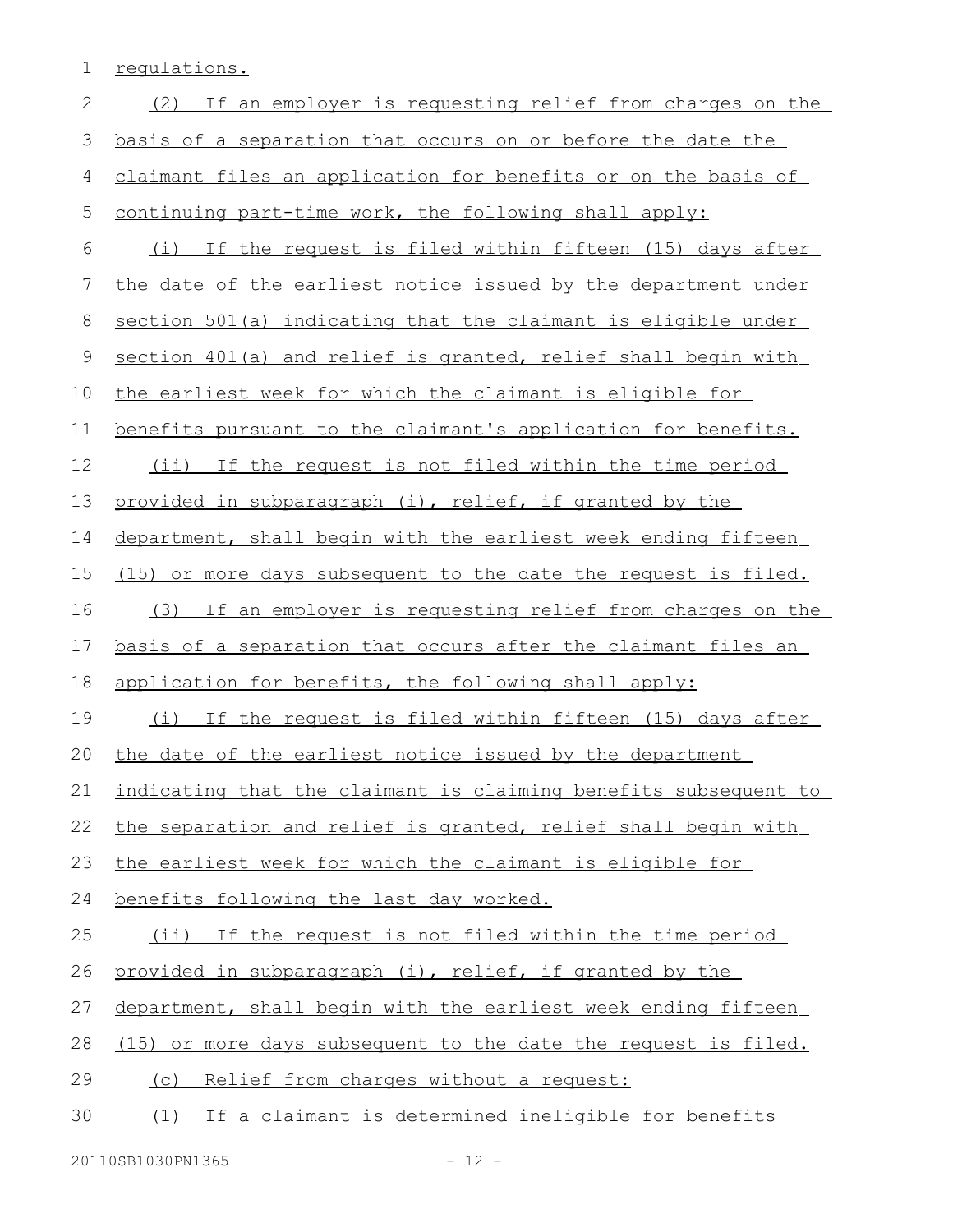| $\mathbf 1$ | under section 3 or section $402(b)$ , (e) or (e.1) pursuant to a |
|-------------|------------------------------------------------------------------|
| 2           | notice of determination that has become final, the department    |
| 3           | shall grant relief from charges in accordance with subsection    |
| 4           | (a) (1) to the employer from whom the claimant was separated,    |
| 5           | beginning with the earliest week for which the claimant is       |
| 6           | eligible for benefits following the week or weeks governed by    |
| 7           | the notice of determination.                                     |
| 8           | If a claimant is determined eligible for benefits under<br>(2)   |
| 9           | section 402(b) pursuant to a notice of determination that has    |
| 10          | become final, the department shall grant or deny relief from     |
| 11          | charges in accordance with subsection (a) (1) to the employer    |
| 12          | from whom the claimant was separated, beginning with the         |
| 13          | earliest week governed by the notice of determination, in        |
| 14          | accordance with the following:                                   |
| 15          | The department shall grant relief from charges if the<br>(i)     |
| 16          | claimant left work for the employer without good cause           |
| 17          | attributable to the claimant's employment.                       |
| 18          | The department shall deny relief from charges if the<br>$(i$ i)  |
| 19          | claimant left work for the employer with good cause attributable |
| 20          | to the claimant's employment.                                    |
| 21          | Relief from charges granted to an employer remains in<br>(3)     |
| 22          | effect for the purpose of benefits paid to the claimant pursuant |
| 23          | to a subsequent application for benefits if the relief has not   |
| 24          | terminated in accordance with the provisions of this section.    |
| 25          | Employer information:<br>(d)                                     |
| 26          | An employer that is granted relief from charges on the<br>(1)    |
| 27          | basis of a claimant's separation from employment shall notify    |
| 28          | the department within fifteen (15) days if the claimant returns  |
| 29          | to work for the employer. The employer shall include with the    |
| 30          | notification the claimant's name and Social Security number, the |
|             |                                                                  |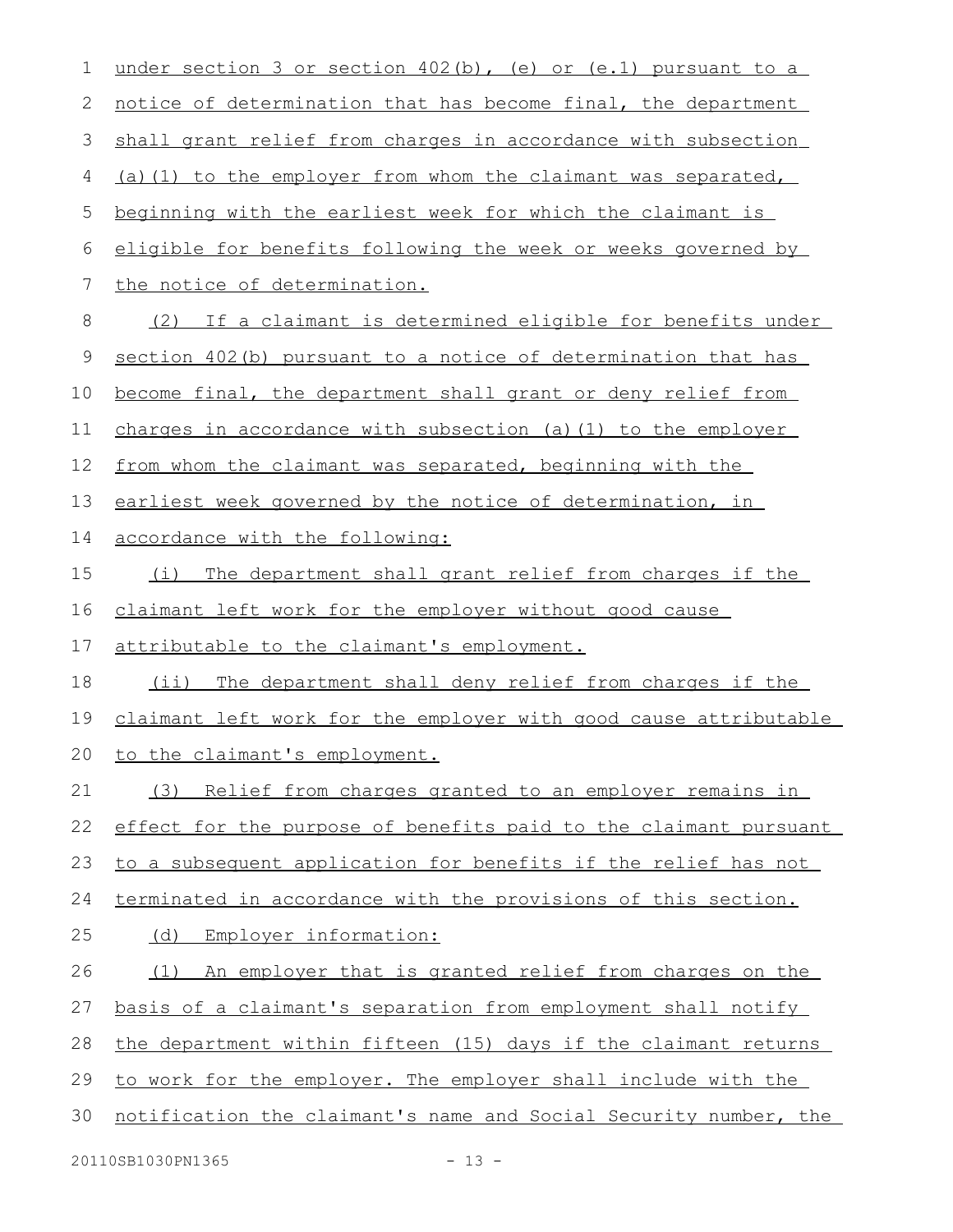| 1              | employer's name and account number and the date when             |
|----------------|------------------------------------------------------------------|
| 2              | reemployment commenced.                                          |
| $\mathfrak{Z}$ | (2) An employer that is granted relief from charges on the       |
| 4              | basis of continuing part-time work shall notify the department   |
| 5              | within fifteen (15) days if the employment situation of the      |
| 6              | claimant changes. The employer shall include with the            |
| 7              | notification the claimant's name and Social Security number and  |
| 8              | the employer's name and account number.                          |
| 9              | General provisions:<br>(e)                                       |
| 10             | Where the individual's eligibility for compensation has<br>(1)   |
| 11             | been finally determined under the provisions of Article V, such  |
| 12             | determination shall not be subject to attack in proceedings      |
| 13             | under this section.                                              |
| 14             | (2) The findings and determinations of the department under      |
| 15             | this section shall be subject to appeal in the manner provided   |
| 16             | in this act for appeals from determinations of compensation.     |
| 17             | Section 4. Section 401(b) of the act, amended July 9, 1976       |
|                |                                                                  |
| 18             | (P.L.842, No.147), is amended to read:                           |
| 19             | Section 401. Qualifications Required to Secure                   |
| 20             | Compensation.--Compensation shall be payable to any employe who  |
| 21             | is or becomes unemployed, and who--                              |
| 22             | $\star$ $\star$ $\star$                                          |
| 23             | [Has registered for work at, and thereafter continued to<br>(b)  |
| 24             | report to an employment office in accordance with such           |
| 25             | regulations as the secretary may prescribe, except that the      |
| 26             | secretary may by regulation waive or alter either or both of the |
| 27             | requirements of this clause as to individuals attached to        |
| 28             | regular jobs and as to such other types of cases or situations   |
| 29             | with respect to which he finds that compliance with such         |

20110SB1030PN1365 - 14 -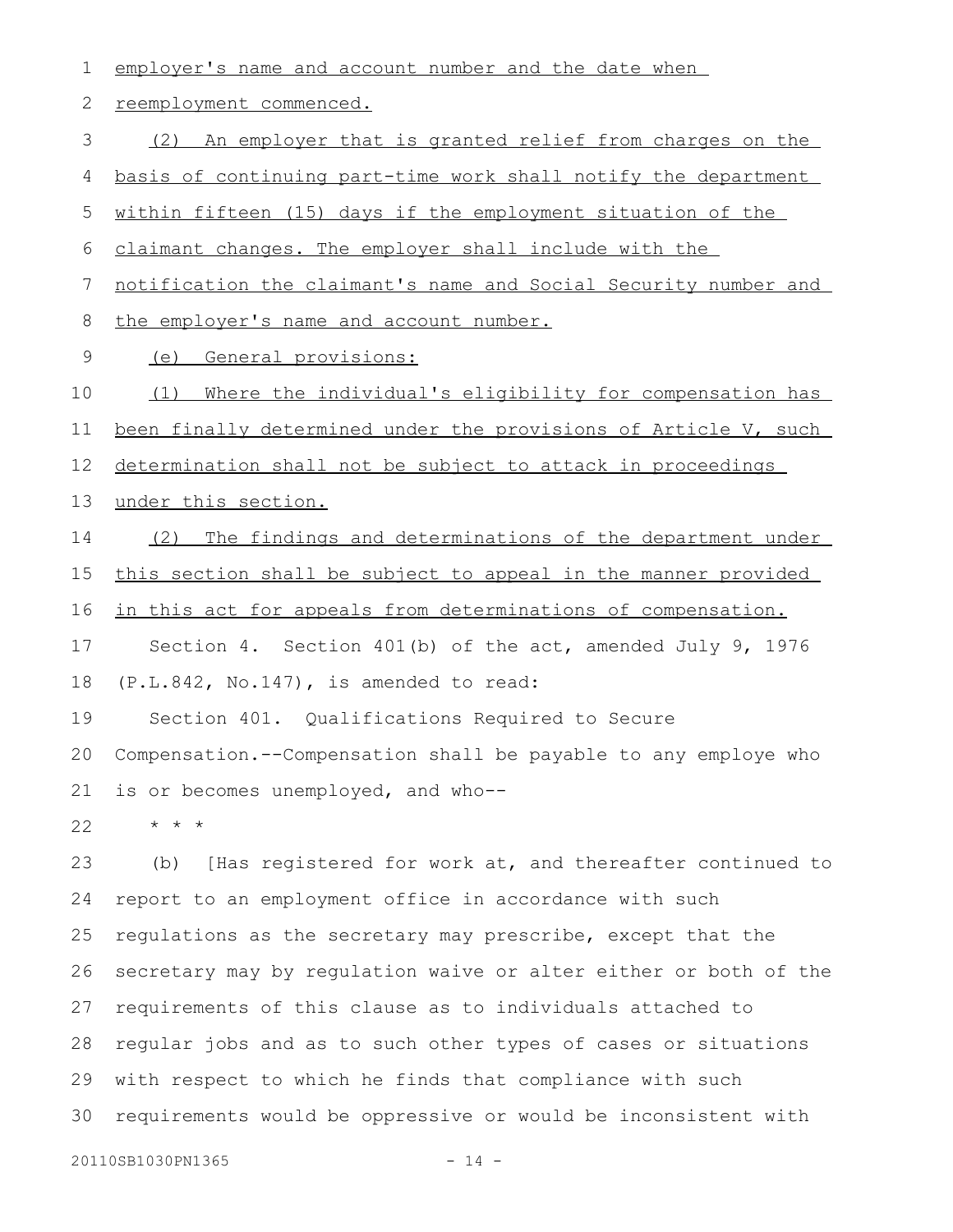| 1  | the purposes of the act: Provided, however, That no such            |
|----|---------------------------------------------------------------------|
| 2  | regulation shall conflict with section four hundred and one (c)     |
| 3  | of this act; ]                                                      |
| 4  | (1) Is making an active search for suitable employment. The         |
| 5  | <u>requirements for "active search" shall be established by the</u> |
| 6  | department and shall include, at a minimum, all of the              |
| 7  | following:                                                          |
| 8  | (i) Registration by a claimant for employment search                |
| 9  | services offered by the Pennsylvania CareerLink system or its       |
| 10 | successor agency within thirty (30) days after initial              |
| 11 | application for benefits.                                           |
| 12 | (ii) Posting a resume on the system's database, unless the          |
| 13 | claimant is seeking work in an employment sector in which           |
| 14 | resumes are not commonly used.                                      |
| 15 | (iii) Applying for positions that offer employment and wages        |
| 16 | similar to those the claimant had prior to his unemployment and     |
| 17 | which are within a forty-five (45) minute commuting distance.       |
| 18 | The Pennsylvania CareerLink system or its successor<br>(2)          |
| 19 | agency shall provide documentation, on a quarterly basis or more    |
| 20 | frequently, as the secretary deems appropriate, to the              |
| 21 | Pennsylvania Unemployment Compensation Service Center system so     |
| 22 | the system can conduct the necessary cross reference checks.        |
| 23 | (3) For the purposes of paragraph (1), the department may           |
| 24 | determine that a claimant has made an active search for suitable    |
| 25 | work if the claimant's efforts include actions comparable to        |
| 26 | those traditional actions in their trade or occupation by which     |
| 27 | jobs have been found by others in the community and labor market    |
| 28 | in which the claimant is seeking employment.                        |
| 29 | (4) The requirements of this subsection do not apply to any         |
| 30 | week in which the claimant is in training approved under section    |
|    |                                                                     |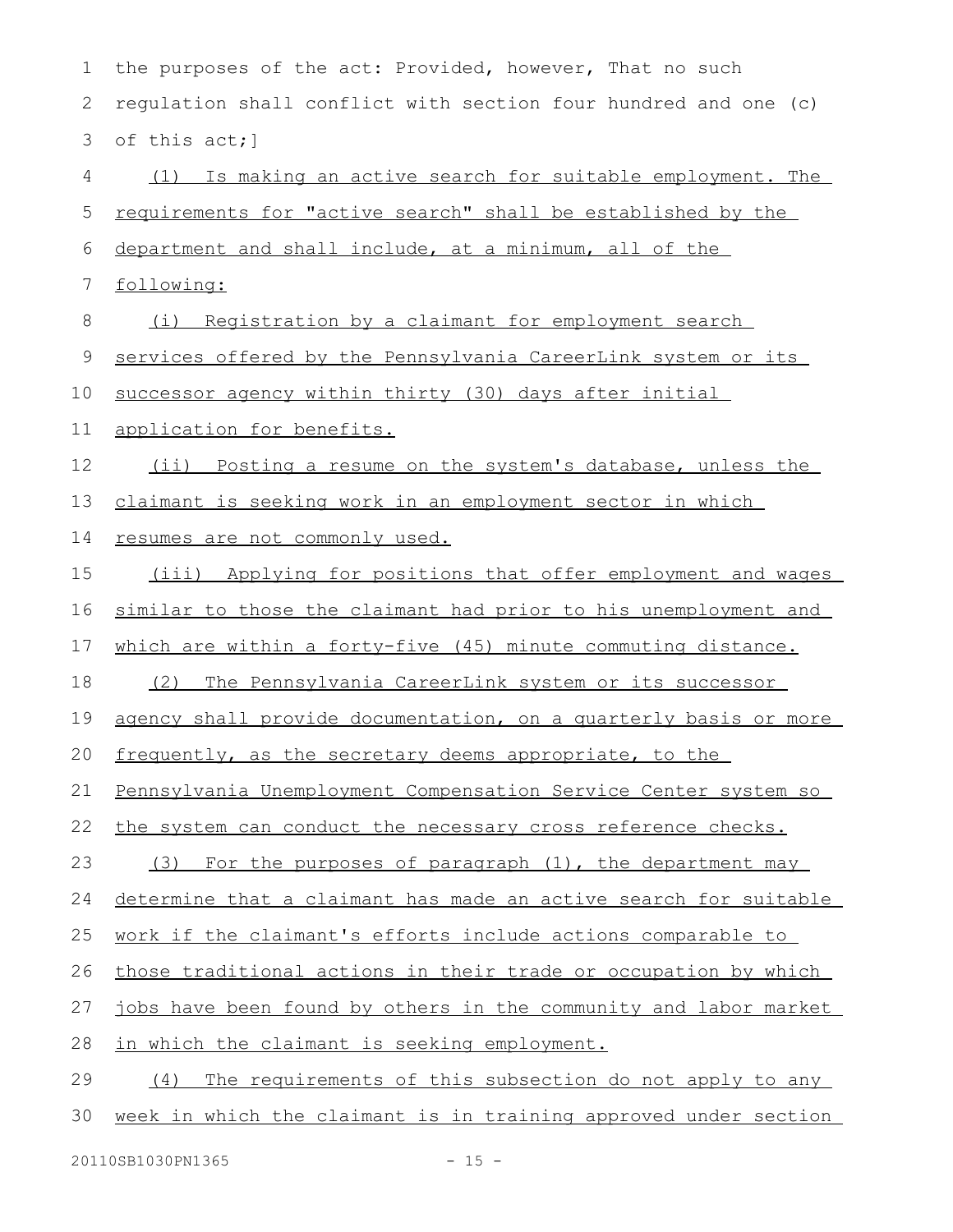| 1             | $236(a) (1)$ of the Trade Act of 1974 (Public Law 93-618, 19 U.S.C.                    |
|---------------|----------------------------------------------------------------------------------------|
| 2             | <u>S 2101 et seq.) or any week in which the claimant is required to</u>                |
| 3             | participate in reemployment services under section 402(j).                             |
| 4             | The requirements of this subsection shall not apply to a<br>(5)                        |
| 5             | claimant who is laid off for lack of work and advised by the                           |
| 6             | employer of the date on which the claimant will return to work.                        |
| 7             | The department may waive or alter the requirements of<br>(6)                           |
| 8             | this subsection in cases or situations with respect to which the                       |
| $\mathcal{G}$ | secretary finds that compliance with such requirements would be                        |
| 10            | oppressive or which would be inconsistent with the purposes of                         |
| 11            | this act.                                                                              |
| 12            |                                                                                        |
| 13            | SECTION 402(B) AND (E) OF THE ACT, AMENDED<br><del>SECTION</del><br>4. <del>1. -</del> |
| 14            | AUGUST 24, 1953 (P.L.1397, NO.396) AND OCTOBER 22,<br>$-1981-$                         |
| 15            | (P.L.301, NO.106), ARE AMENDED TO READ:                                                |
| 16            | INELIGIBILITY FOR COMPENSATION.<br>SECTION 402.<br>-AN-<br><del>FMPLC</del>            |
| 17            | SHALL BE INELIGIBLE FOR COMPENSATION FOR ANY WEEK                                      |
| 18            | $+$ $+$ $+$                                                                            |
| 19            | 千光<br>WHICH HIS UNEMPLOYMENT<br>⊞A<br><del>-VOLUNTARILY</del><br>푸유<br>ਜਮਜ             |
| 20            | <del>COMPEDIING NATUKE</del><br><del>aburraanum</del>                                  |
| 21            | ATTRIBUTABLE TO HIS EMPLOYMENT, IRRESPECTIVE OF WHETHER                                |
| 22            | IS IN "EMPLOYMENT" AS DEFINED IN THIS ACT: PROVIDED,                                   |
| 23            | THAT A VOLUNTARY LEAVING WORK BECAUSE OF A WORK-RELATED                                |
| 24            | DISABILITY IF THE EMPLOYER IS ABLE TO PROVIDE OTHER SUITABLE                           |
| 25            | WORK, SHALL BE DEEMED NOT A CAUSE OF A NECESSITOUS AND                                 |
| 26            | COMPELLING NATURE ATTRIBUTABLE TO HIS EMPLOYMENT: AND PROVIDED                         |
| 27            | FURTHER, THAT NO EMPLOYE SHALL BE DEEMED TO BE INELIGIBLE UNDER                        |
| 28            | THIS SUBSECTION WHERE THE FEDERAL UNEMPLOYMENT TAX ACT REQUIRES                        |
| 29            | ELIGIBILITY, AND PROVIDED THAT NO EMPLOYE SHALL BE DEEMED-                             |
|               |                                                                                        |

 $\leftarrow$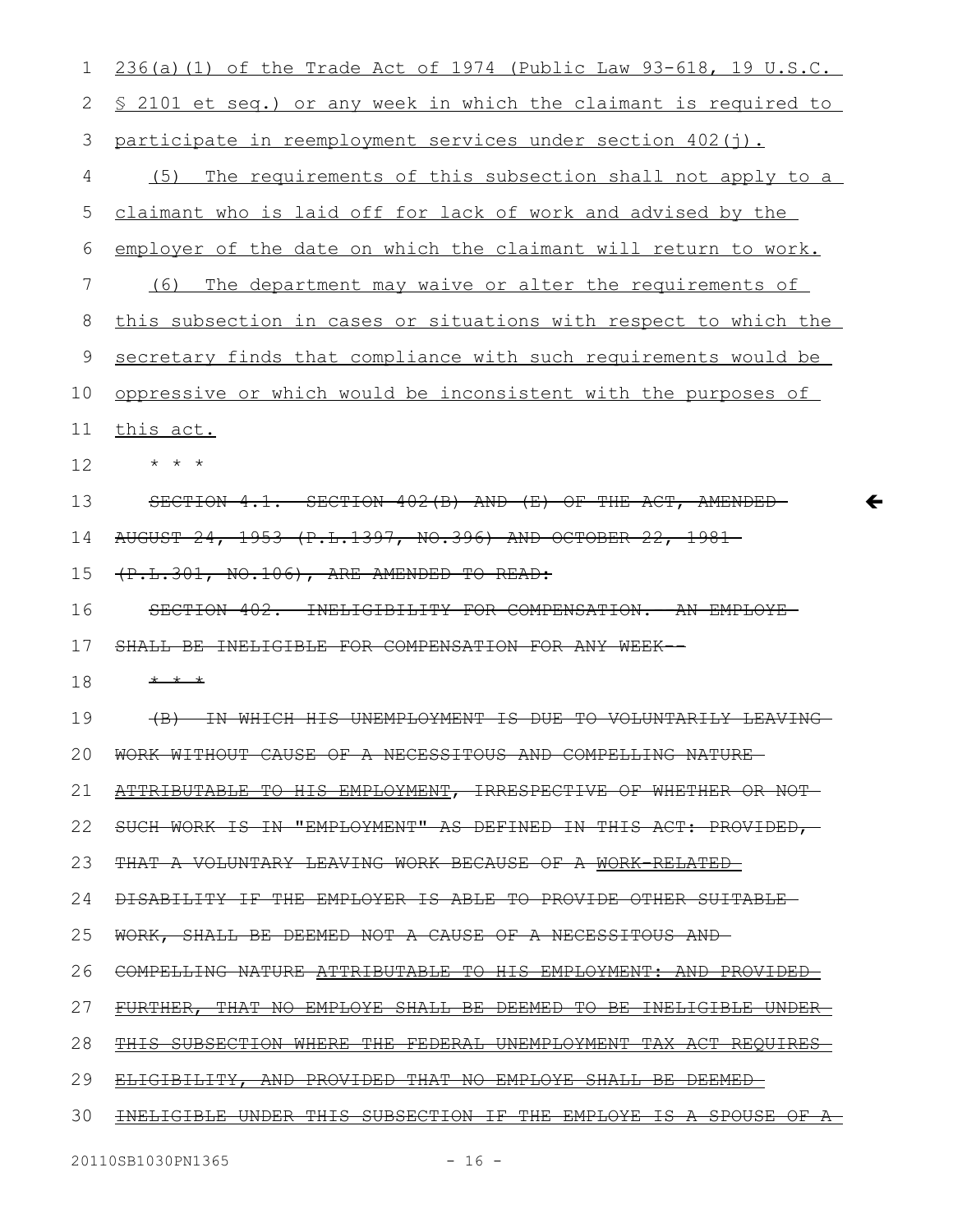| 1  | FULL-TIME MEMBER OF THE UNITED STATES ARMED FORCES OR A FULL-             |
|----|---------------------------------------------------------------------------|
| 2  | TIME MEMBER OF ANY OF ITS RESERVE COMPONENTS, INCLUDING THE               |
| 3  | PENNSYLVANIA NATIONAL GUARD, AND THE EMPLOYE IS LEAVING                   |
| 4  | EMPLOYMENT DUE TO THE REASSIGNMENT OF THE MILITARY MEMBER TO A            |
| 5  | DIFFERENT GEOGRAPHICAL LOCATION: AND PROVIDED FURTHER, THAT NO-           |
| 6  | EMPLOYE SHALL BE DEEMED TO BE INELIGIBLE UNDER THIS SUBSECTION-           |
| 7  | WHERE AS A CONDITION OF CONTINUING IN EMPLOYMENT SUCH EMPLOYE-            |
| 8  | WOULD BE REOUIRED TO JOIN OR REMAIN A MEMBER OF A COMPANY UNION-          |
| 9  | <del>or to resign from or refrain from Joining any bona fide labor-</del> |
| 10 | ORGANIZATION, OR TO ACCEPT WAGES, HOURS OR CONDITIONS OF-                 |
| 11 | EMPLOYMENT NOT DESIRED BY A MAJORITY OF THE EMPLOYES IN THE               |
| 12 | ESTABLISHMENT OR THE OCCUPATION, OR WOULD BE DENIED THE RIGHT OF-         |
| 13 | COLLECTIVE BARGAINING UNDER GENERALLY PREVAILING CONDITIONS, AND          |
| 14 | THAT IN DETERMINING WHETHER OR NOT AN EMPLOYE HAS LEFT HIS WORK-          |
| 15 | VOLUNTARILY WITHOUT CAUSE OF A NECESSITOUS AND COMPELLING NATURE          |
| 16 | ATTRIBUTABLE TO HIS EMPLOYMENT, THE DEPARTMENT SHALL GIVE-                |
| 17 | CONSIDERATION TO THE SAME FACTORS, INSOFAR AS THEY ARE-                   |
| 18 | APPLICABLE, PROVIDED, WITH RESPECT TO THE DETERMINATION OF-               |
| 19 | SUITABLE WORK UNDER SECTION FOUR (T): AND PROVIDED FURTHER, THAT-         |
| 20 | THE PROVISIONS OF THIS SUBSECTION SHALL NOT APPLY IN THE EVENT-           |
| 21 | OF A STOPPAGE OF WORK WHICH EXISTS BECAUSE OF A LABOR DISPUTE-            |
| 22 | WITHIN THE MEANING OF SUBSECTION (D). PROVIDED FURTHER, THAT NO           |
| 23 | OTHERWISE ELIGIBLE CLAIMANT SHALL BE DENIED BENEFITS FOR ANY-             |
| 24 | WEEK IN WHICH HIS UNEMPLOYMENT IS DUE TO EXERCISING THE OPTION-           |
| 25 | OF ACCEPTING A LAYOFF, FROM AN AVAILABLE POSITION PURSUANT TO A           |
| 26 | LABOR MANAGEMENT CONTRACT AGREEMENT, OR PURSUANT TO AN-                   |
| 27 | ESTABLISHED EMPLOYER PLAN, PROGRAM OR POLICY: PROVIDED FURTHER,           |
| 28 | THAT A CLAIMANT SHALL NOT BE DISOUALIFIED FOR VOLUNTARILY-                |
| 29 | LEAVING WORK, WHICH IS NOT SUITABLE EMPLOYMENT TO ENTER TRAINING          |
| 30 | APPROVED UNDER SECTION 236(A)(1) OF THE TRADE ACT OF 1974. FOR-           |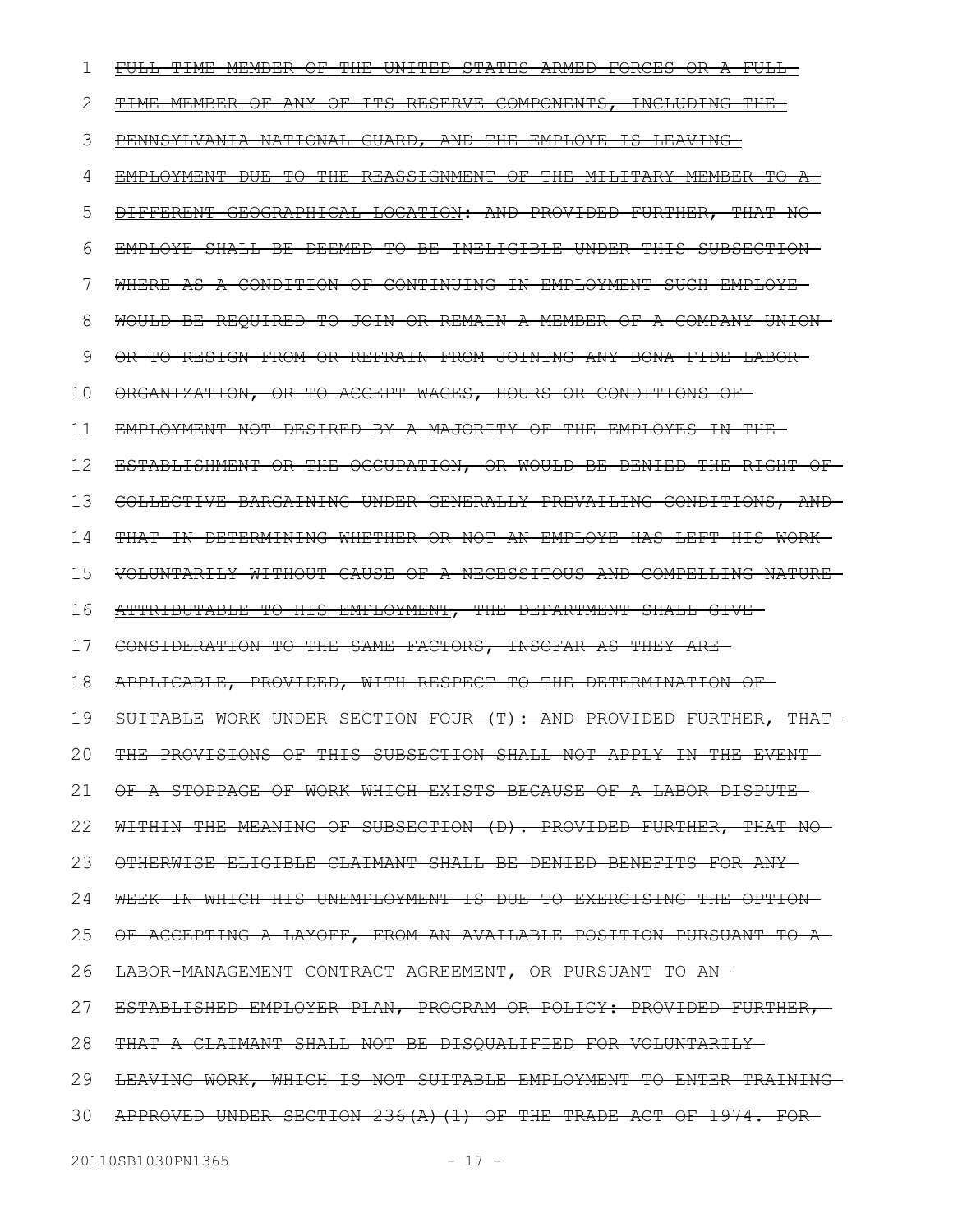PURPOSES OF THIS SUBSECTION THE TERM "SUITABLE EMPLOYMENT" MEANS WITH RESPECT TO A CLAIMANT, WORK OF A SUBSTANTIALLY EQUAL OR-HIGHER SKILL LEVEL THAN THE CLAIMANT'S PAST "ADVERSELY AFFECTED EMPLOYMENT" (AS DEFINED IN SECTION 247 OF THE TRADE ACT OF 1974), AND WAGES FOR SUCH WORK AT NOT LESS THAN EIGHTY PER CENTUM OF THE WORKER'S "AVERAGE WEEKLY WAGE" (AS DEFINED IN SECTION 247 OF THE TRADE ACT OF 1974). 1 2 3 4 5 6 7

\* \* \* 8

(E) IN WHICH HIS UNEMPLOYMENT IS DUE TO HIS DISCHARGE OR TEMPORARY SUSPENSION FROM WORK FOR WILLFUL MISCONDUCT CONNECTED WITH HIS WORK, IRRESPECTIVE OF WHETHER OR NOT SUCH WORK IS-"EMPLOYMENT" AS DEFINED IN THIS ACT[; AND]. FOR PURPOSES OF THIS SUBSECTION, THE TERM "WILLFUL MISCONDUCT" SHALL INCLUDE, BUT IS NOT LIMITED TO, THE VIOLATION OF ANY REASONABLE WORKPLACE RULE OR WORK-RELATED GOVERNMENT REGULATION OR LAW OF WHICH THE EMPLOYE WAS AWARE; FAILURE TO MAINTAIN A VALID LICENSE OR CERTIFICATE THAT HAS BEEN ISSUED BY A FEDERAL OR COMMONWEALTH AGENCY OR POLITICAL SUBDIVISION AND WHICH IS A REQUIREMENT OF EMPLOYMENT; THE DELIBERATE DAMAGE TO PROPERTY OF THE EMPLOYER OR ANOTHER EMPLOYE OR THE THEFT OF AN EMPLOYER'S OR ANOTHER EMPLOYE'S PROPERTY; REPORTING TO WORK UNDER THE INFLUENCE OF ILLEGAL DRUGS OR ALCOHOL; THREATENING A COWORKER OR SUPERVISOR WITH PHYSICAL HARM OR THREATENING TO HARM THE INTERESTS OF THE EMPLOYER; DISREGARD OF SUPERVISOR'S REASONABLE DIRECTIVES OR ORDERS AND ACTS OF NEGLIGENCE OR AN ACT OF NEGLIGENCE WHICH INDICATES SUBSTANTIAL DISREGARD FOR EMPLOYER'S INTERESTS. \* \* \* 9 10 11 12 13 14 15 16 17 18 19 20 21 22 23 24 25 26 27

Section 5. Section  $404$  introductory paragraph,  $(A)$  404(A),  $(C)$ , (d) and (e)(2) of the act, amended MARCH 24, 1964 (1ST SP. SESS. P.L.53, NO.1), JANUARY 17, 1968 (P.L.21, NO.6), JULY 10,  $\leftarrow$  $\leftarrow$ 28 29 30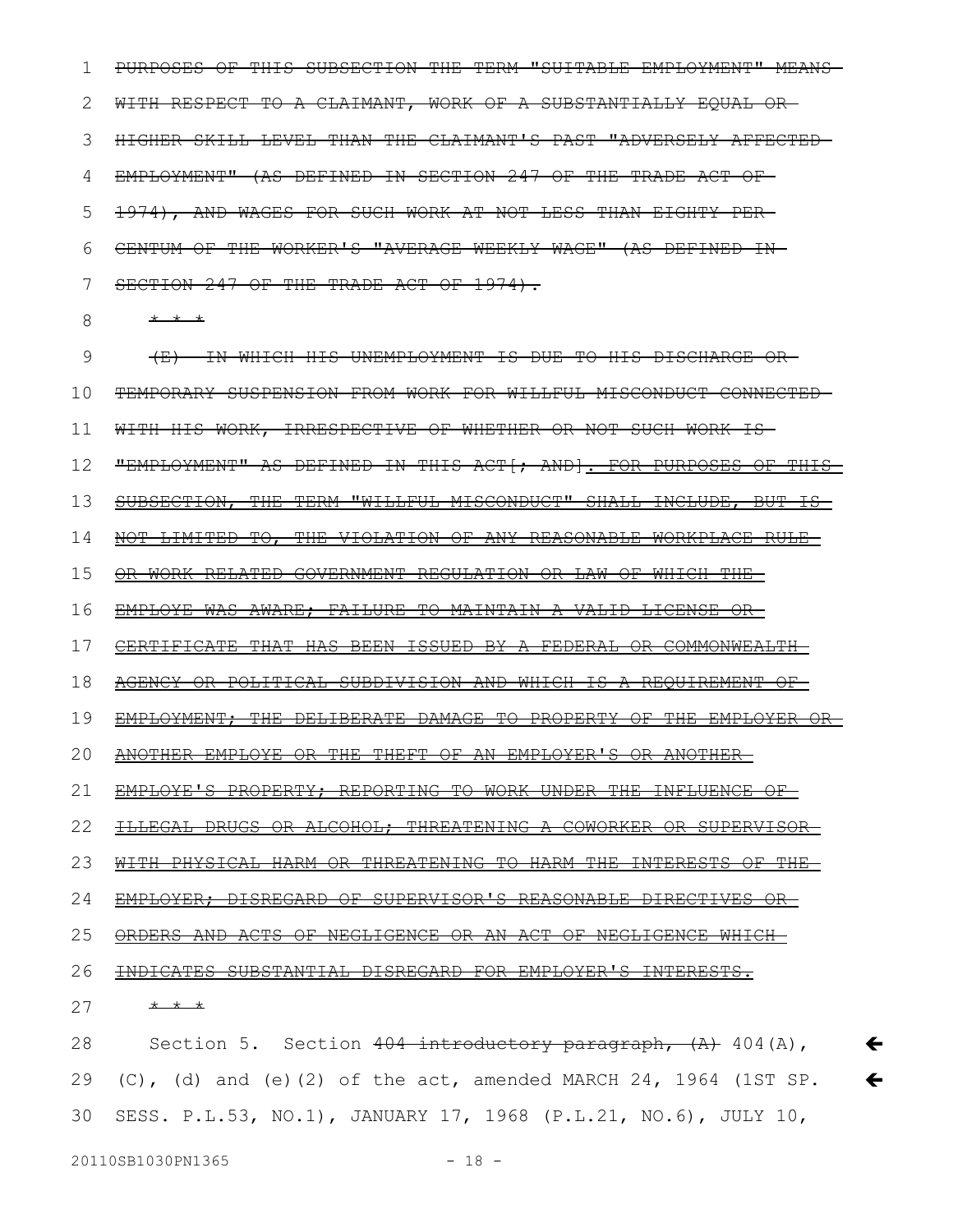1980 (P.L.521, NO.108), JULY 21, 1983 (P.L.68, NO.30), October 19, 1988 (P.L.818, No.109) and December 16, 2005 (P.L.437, No.80), are amended to read: 1 2 3

Section 404. Rate and Amount of Compensation.--Compensation shall be paid to each eligible employe in accordance with the following provisions of this section except that compensation payable with respect to weeks ending in benefit years which begin prior to the first day of January  $+1989$  $+ 2013$  shall be paid on the basis of the provisions of this section in effect at the beginning of such benefit years. 4 5 6 7 8 9 10

 $\leftarrow$ 

 $\leftarrow$ 

 $\leftarrow$ 

\* \* \* 11

(A) (1) THE EMPLOYE'S WEEKLY BENEFIT RATE SHALL BE COMPUTED AS (1) THE AMOUNT APPEARING IN PART B OF THE TABLE SPECIFIED FOR THE DETERMINATION OF RATE AND AMOUNT OF BENEFITS ON THE LINE ON WHICH IN PART A THERE APPEARS HIS "HIGHEST QUARTERLY WAGE," OR (2) FIFTY PER CENTUM (50%) OF HIS FULL-TIME WEEKLY WAGE, WHICHEVER IS GREATER. NOTWITHSTANDING ANY OTHER PROVISION OF THIS ACT, IF AN EMPLOYE'S WEEKLY BENEFIT RATE, AS CALCULATED UNDER THIS PARAGRAPH, IS LESS THAN \$70, HE SHALL BE INELIGIBLE TO RECEIVE ANY AMOUNT OF COMPENSATION. IF THE EMPLOYE'S WEEKLY BENEFIT RATE IS NOT A MULTIPLE OF ONE DOLLAR (\$1), IT SHALL BE ROUNDED TO THE NEXT LOWER MULTIPLE OF ONE DOLLAR (\$1). (2) IF THE BASE YEAR WAGES OF AN EMPLOYE WHOSE WEEKLY 12 13 14 15 16 17 18 19 20 21 22 23

BENEFIT RATE HAS BEEN DETERMINED UNDER CLAUSE (2) OF PARAGRAPH (1) OF THIS SUBSECTION ARE INSUFFICIENT TO QUALIFY HIM UNDER SUBSECTION (C) OF THIS SECTION, HIS WEEKLY BENEFIT RATE SHALL BE REDETERMINED UNDER CLAUSE (1) OF PARAGRAPH (1) OF THIS SUBSECTION. 24 25 26 27 28

(3) IF THE BASE YEAR WAGES OF AN EMPLOYE WHOSE WEEKLY BENEFIT RATE HAS BEEN DETERMINED UNDER CLAUSE (1) OF PARAGRAPH 29 30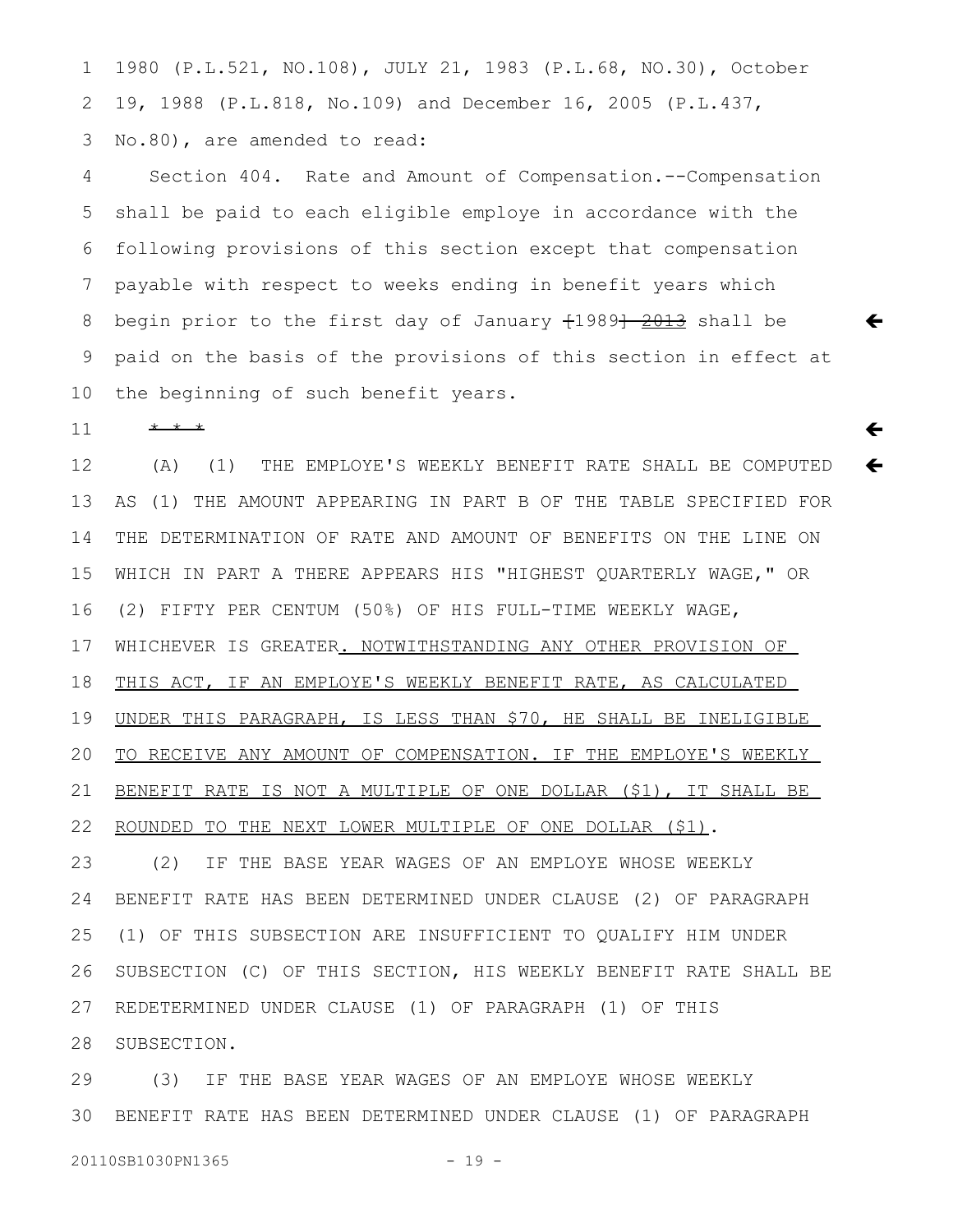(1) OF THIS SUBSECTION, OR REDETERMINED UNDER PARAGRAPH (2) OF THIS SUBSECTION, AS THE CASE MAY BE, ARE INSUFFICIENT TO QUALIFY HIM UNDER SUBSECTION (C) OF THIS SECTION BUT ARE SUFFICIENT TO QUALIFY HIM FOR ANY ONE OF THE NEXT THREE LOWER WEEKLY BENEFIT RATES, HIS WEEKLY BENEFIT RATE SHALL BE REDETERMINED AT THE HIGHEST OF SUCH NEXT LOWER RATES. 1 2 3 4 5 6

\* \* \* 7

(C) [ANY] THE TOTAL AMOUNT OF BENEFITS TO WHICH AN OTHERWISE ELIGIBLE EMPLOYE WHO HAS BASE YEAR WAGES IN AN AMOUNT EQUAL TO, OR IN EXCESS, OF THE AMOUNT OF QUALIFYING WAGES APPEARING IN PART C OF THE TABLE SPECIFIED FOR THE DETERMINATION OF RATE AND AMOUNT OF BENEFITS ON THE LINE ON WHICH IN PART B THERE APPEARS HIS WEEKLY BENEFIT RATE, AS DETERMINED UNDER SUBSECTION (A) OF THIS SECTION, SHALL BE ENTITLED DURING HIS BENEFIT YEAR TO THE AMOUNT APPEARING IN PART [D] B ON SAID LINE MULTIPLIED BY THE NUMBER OF QUALIFYING CREDIT WEEKS DURING HIS BASE YEAR, UP TO A MAXIMUM OF TWENTY-SIX (26): PROVIDED HE HAD EIGHTEEN (18) OR MORE "CREDIT WEEKS" DURING HIS BASE YEAR [OR PART E PROVIDED HE HAD SIXTEEN (16) OR SEVENTEEN (17) "CREDIT WEEKS" DURING HIS BASE YEAR]. NOTWITHSTANDING ANY OTHER PROVISION OF THIS ACT, ANY EMPLOYE WITH LESS THAN [SIXTEEN (16)] EIGHTEEN (18) "CREDIT WEEKS" DURING THE EMPLOYE'S BASE YEAR SHALL BE INELIGIBLE TO RECEIVE ANY AMOUNT OF COMPENSATION. 8 9 10 11 12 13 14 15 16 17 18 19 20 21 22 23

(d) (1) Notwithstanding any other provisions of this section each eligible employe who is unemployed with respect to any week ending subsequent to July 1, 1980 shall be paid, with respect to such week, compensation in an amount equal to his weekly benefit rate less the total of (i) the remuneration, if any, paid or payable to him with respect to such week for services performed which is in excess of his partial benefit 24 25 26 27 28 29 30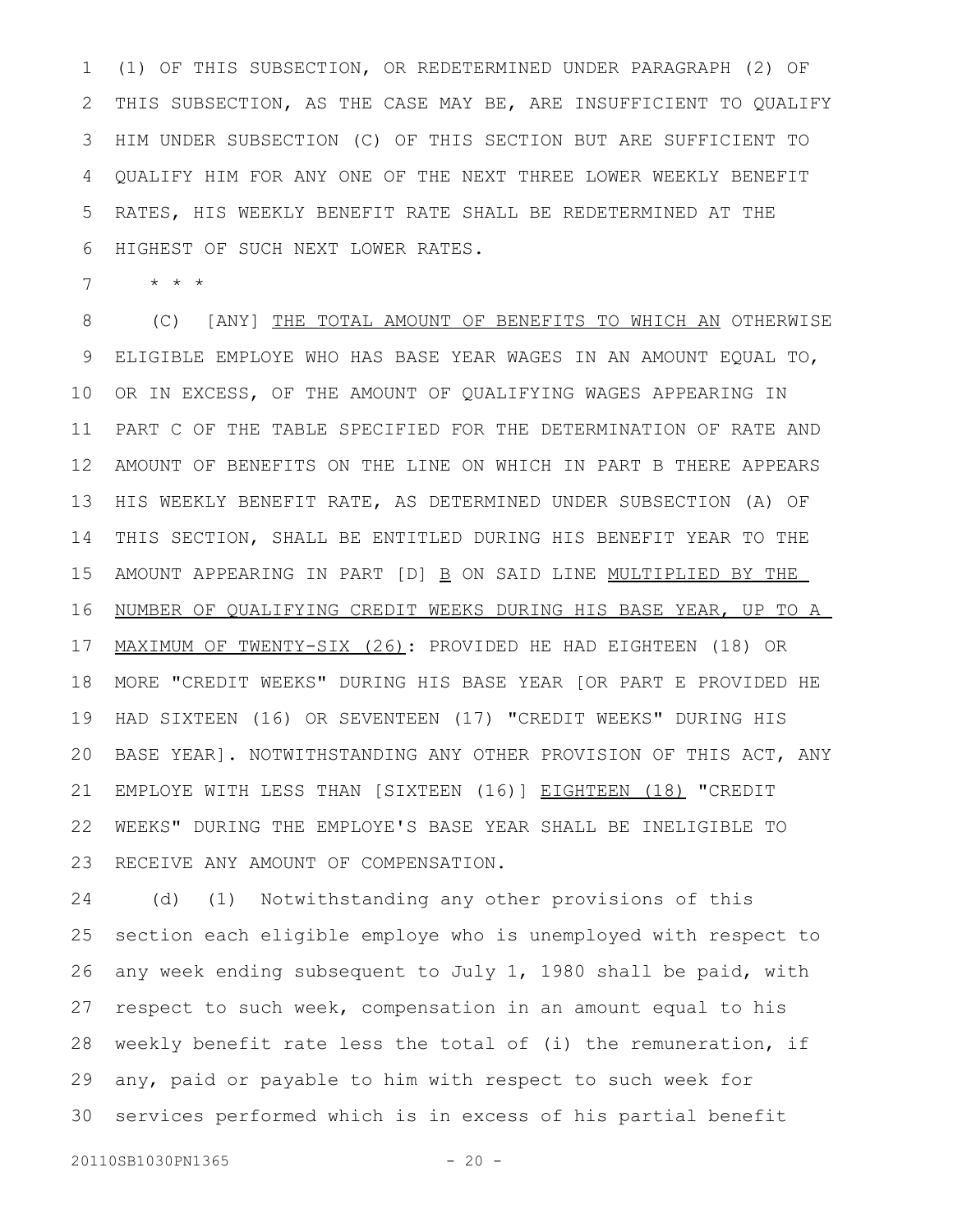credit  $[and]_L$  (ii) vacation pay, if any, which is in excess of his partial benefit credit, except when paid to an employe who is permanently or indefinitely separated from his employment[.] and (iii) the amount of severance pay that is attributed to the week. (1.1) For purposes of clause (1)(iii), all of the following apply: (i) "Severance pay" means one or more payments made by an employer to an employe on account of separation from the service of the employer, regardless of whether the employer is legally bound by contract, statute or otherwise to make such payments. The term does not include payments for pension, retirement or accrued leave or payments of supplemental unemployment benefits. (ii) The amount of severance pay attributed pursuant to subclause (iii) shall be an amount not less than zero determined by subtracting <del>one half ONE FOURTH</del> FORTY PER CENTUM (40%) of the average annual wage as calculated under subsection (e) as of June 30 immediately preceding the calendar year in which the claimant's benefit year begins from the total amount of severance pay paid or payable to the claimant by the employer. (iii) Severance pay is attributed as follows: (A) Severance pay is attributed to the day, days, week or weeks immediately following the employe's separation. (B) The number of days or weeks to which severance pay is attributed is determined by dividing the total amount of severance pay by the regular full-time daily or weekly wage of the claimant. (C) The amount of severance pay attributed to each day or week equals the regular full-time daily or weekly wage of the claimant. 1 2 3 4 5 6 7 8 9 10 11 12 13 14 15 16 17 18 19 20 21 22 23 24 25 26 27 28 29 30

20110SB1030PN1365 - 21 -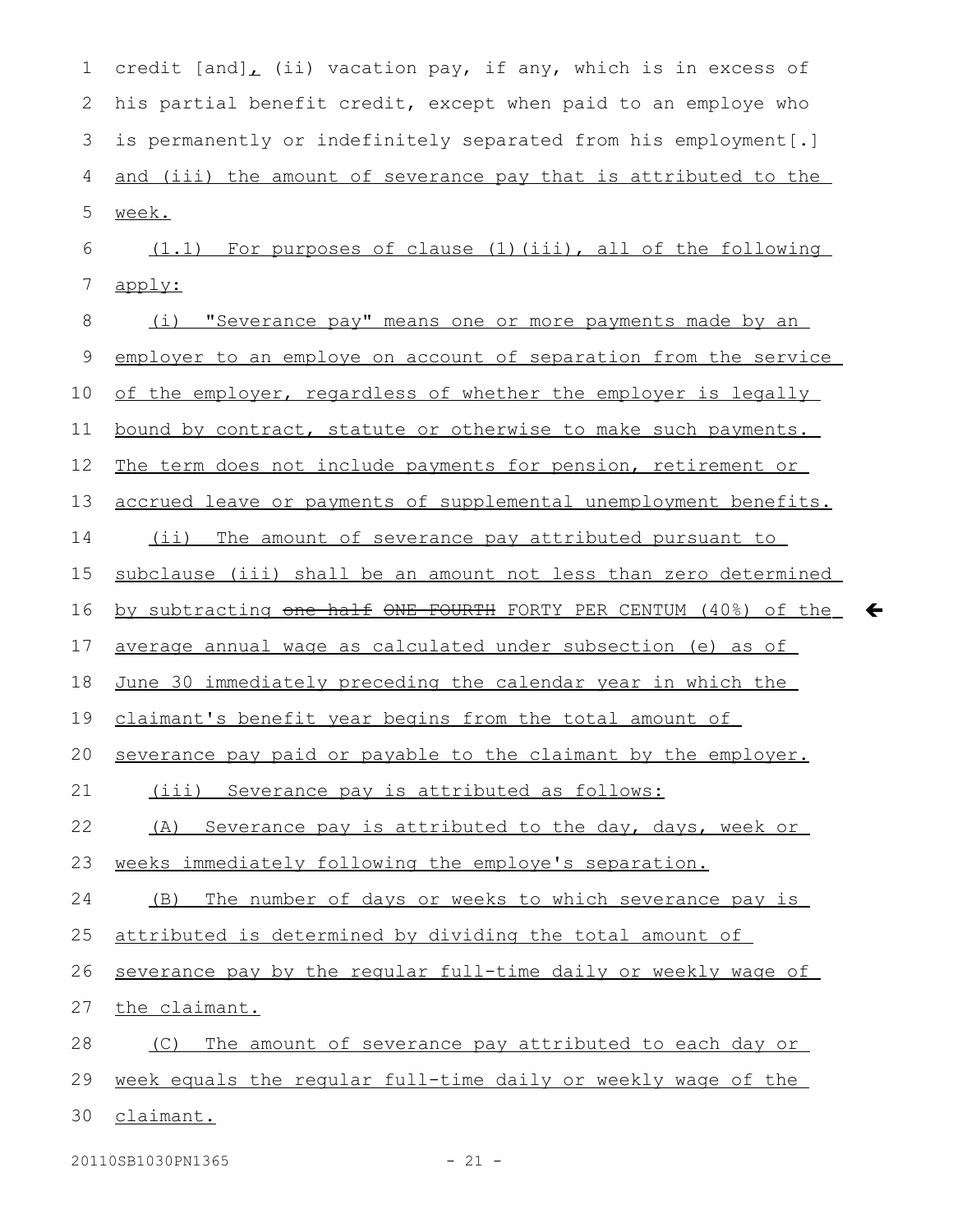(D) When the attribution of severance pay is made on the basis of the number of days, the pay shall be attributed to the customary working days in the calendar week. 1 2 3

(2) (i) In addition to the deductions provided for in clause (1), for any week with respect to which an individual is receiving a pension, including a governmental or other pension, retirement or retired pay, annuity or any other similar periodic payment, under a plan maintained or contributed to by a base period or chargeable employer, the weekly benefit amount payable to such individual for such week shall be reduced, but not below zero, by the pro-rated weekly amount of the pension as determined under subclause (ii). 4 5 6 7 8 9 10 11 12

(ii) If the pension is entirely contributed to by the employer, then one hundred per centum (100%) of the pro-rated weekly amount of the pension shall be deducted. Except as set forth in clause (4), if the pension is contributed to by the individual, in any amount, then fifty per centum (50%) of the pro-rated weekly amount of the pension shall be deducted. 13 14 15 16 17 18

(iii) No deduction shall be made under this clause by reason of the receipt of a pension if the services performed by the individual during the base period or remuneration received for such services for such employer did not affect the individual's eligibility for, or increase the amount of, such pension, retirement or retired pay, annuity or similar payment. 19 20 21 22 23 24

(3) The provisions of this subsection shall be applicable whether or not such vacation pay, retirement pension or annuities or wages are legally required to be paid. If such retirement pension or annuity payments deductible under the provisions of this subsection are received on other than a weekly basis, the amount thereof shall be allocated and pro-25 26 27 28 29 30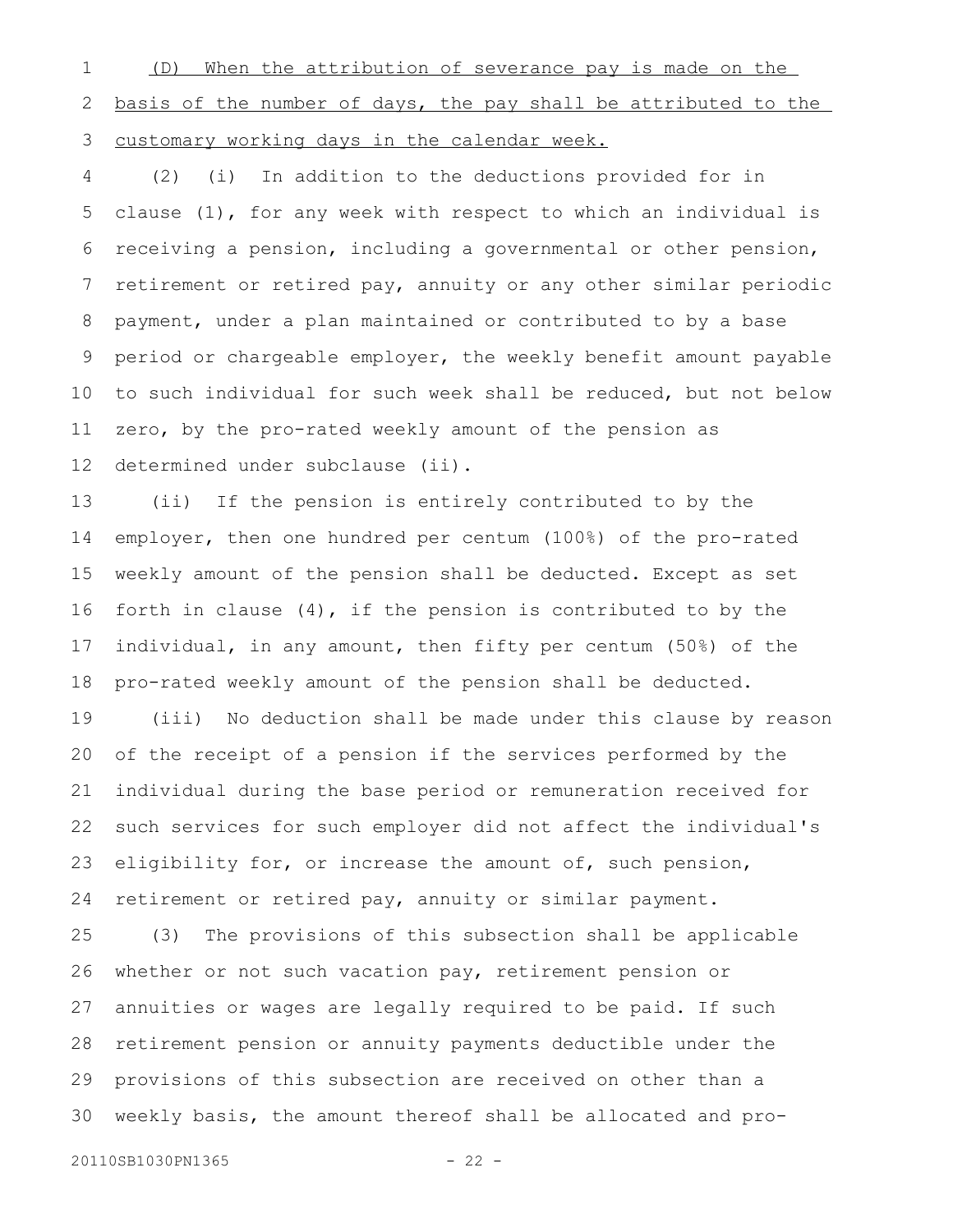rated in accordance with the rules and regulations of the department. Vacation pay or other remuneration deductible under the provisions of this subsection shall be pro-rated on the basis of the employe's normal full-time weekly wage and as so pro-rated shall be allocated to such period or periods of unemployment as shall be determined by rules and regulations of the department. Such compensation, if not a multiple of one dollar (\$1), shall be computed to the next lower multiple of one dollar (\$1). 1 2 3 4 5 6 7 8 9

(4) No deductions shall be made under this subsection for pensions paid under the Social Security Act (Public Law 74-271, 42 U.S.C. § 301 et seq.), or the Railroad Retirement Act of 1974 (Public Law 93-445, 88 Stat. 1305), if the pension is contributed to by the individual in any amount. 10 11 12 13 14

(e)  $* * * *$ 15

(2)  $(i)$  The Table Specified for the Determination of Rate and Amount of Benefits shall be extended or contracted annually, automatically by regulations promulgated by the secretary in accordance with the following procedure: for calendar year one thousand nine hundred seventy-two and for all subsequent calendar years, to a point where the maximum weekly benefit rate [equals] shall equal sixty-six and two-thirds per centum of the average weekly wage for the [twelve-month] thirty-six-month period ending June 30 preceding each calendar year. If the maximum weekly benefit rate is not a multiple of one dollar (\$1), it shall be [increased by one dollar (\$1) and then] rounded to the next lower multiple of one dollar (\$1): Provided, however, That effective with benefit years beginning the first Sunday at least thirty days after the effective date of this amendatory act, the per centum stated in this paragraph for 16 17 18 19 20 21 22 23 24 25 26 27 28 29 30

20110SB1030PN1365 - 23 -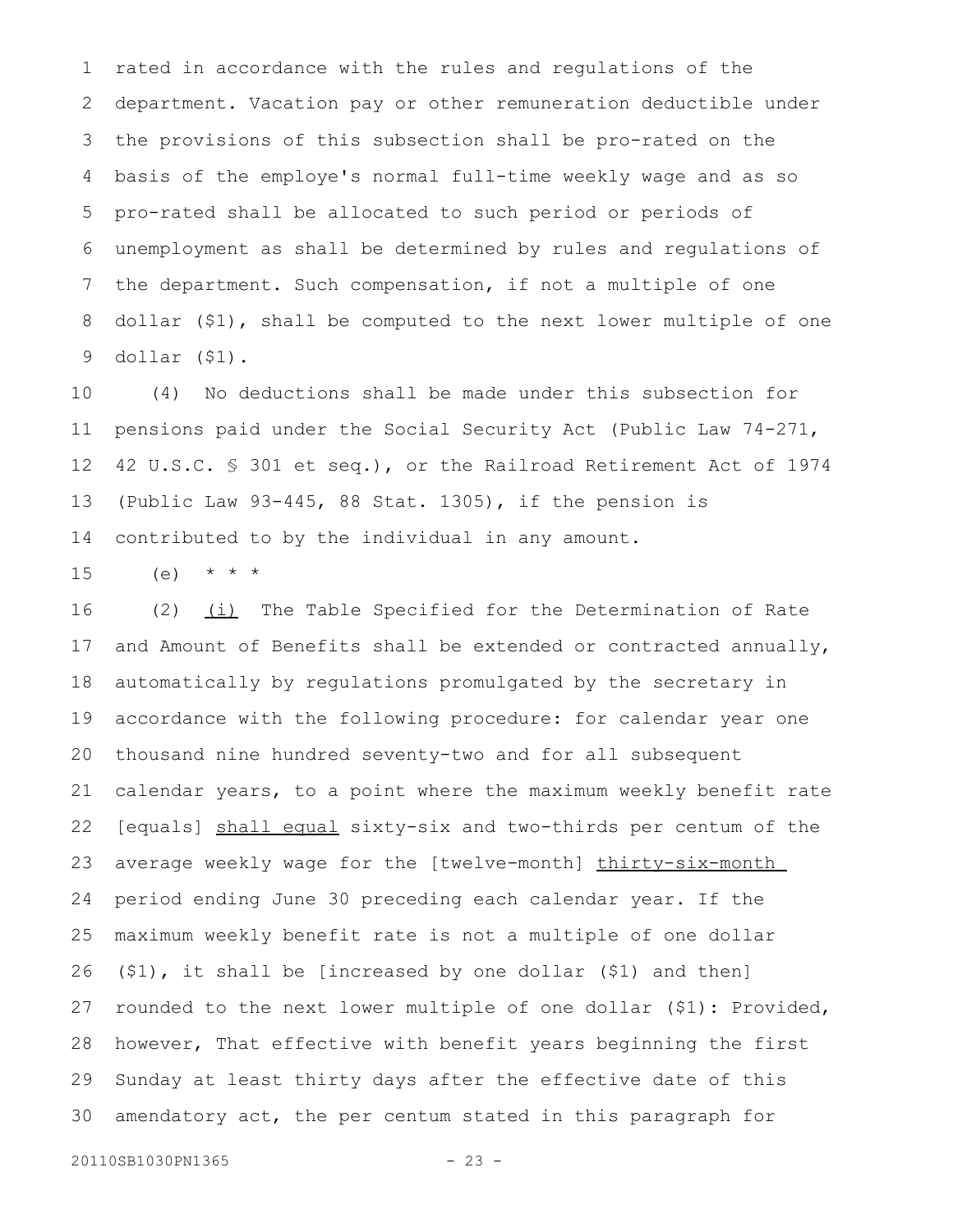establishing the maximum weekly benefit rate shall be sixty-two and two-thirds per centum for the remainder of calendar year one thousand nine hundred seventy-four, sixty-four and two-thirds per centum for the calendar year one thousand nine hundred seventy-five, and sixty-six and two-thirds per centum for the calendar year one thousand nine hundred seventy-six and for all subsequent calendar years. 1 2 3 4 5 6 7

The Table Specified for the Determination of Rate and Amount of Benefits as so extended or contracted shall be effective only for those claimants whose benefit years begin on or after the first day of January of such calendar year. 8 9 10 11

(ii) For the purpose of determining the maximum weekly benefit rate, the Pennsylvania average weekly wage in covered employment shall be computed on the basis of the average annual total wages reported (irrespective of the limit on the amount of wages subject to contributions) for the [twelve-month] thirtysix-month period ending June 30 (determined by dividing the total wages reported for the thirty-six-month period by three) and this amount shall be divided by the average monthly number of covered workers (determined by dividing the total covered employment reported for the same [fiscal year by twelve] thirtysix-month period by thirty-six) to determine the average annual wage. The average annual wage thus obtained shall be divided by fifty-two and the average weekly wage thus determined rounded to the nearest cent. If the maximum weekly benefit rate as determined under subclause (i) is less than the maximum weekly benefit rate established for calendar year 2012, the maximum weekly benefit rate will be frozen until the calendar year in which the new maximum weekly benefit rate as determined undersubclause (i) exceeds the maximum weekly benefit rate for 12 13 14 15 16 17 18 19 20 21 22 23 24 25 26 27 28 29 30

$$
-24-
$$

 $\leftarrow$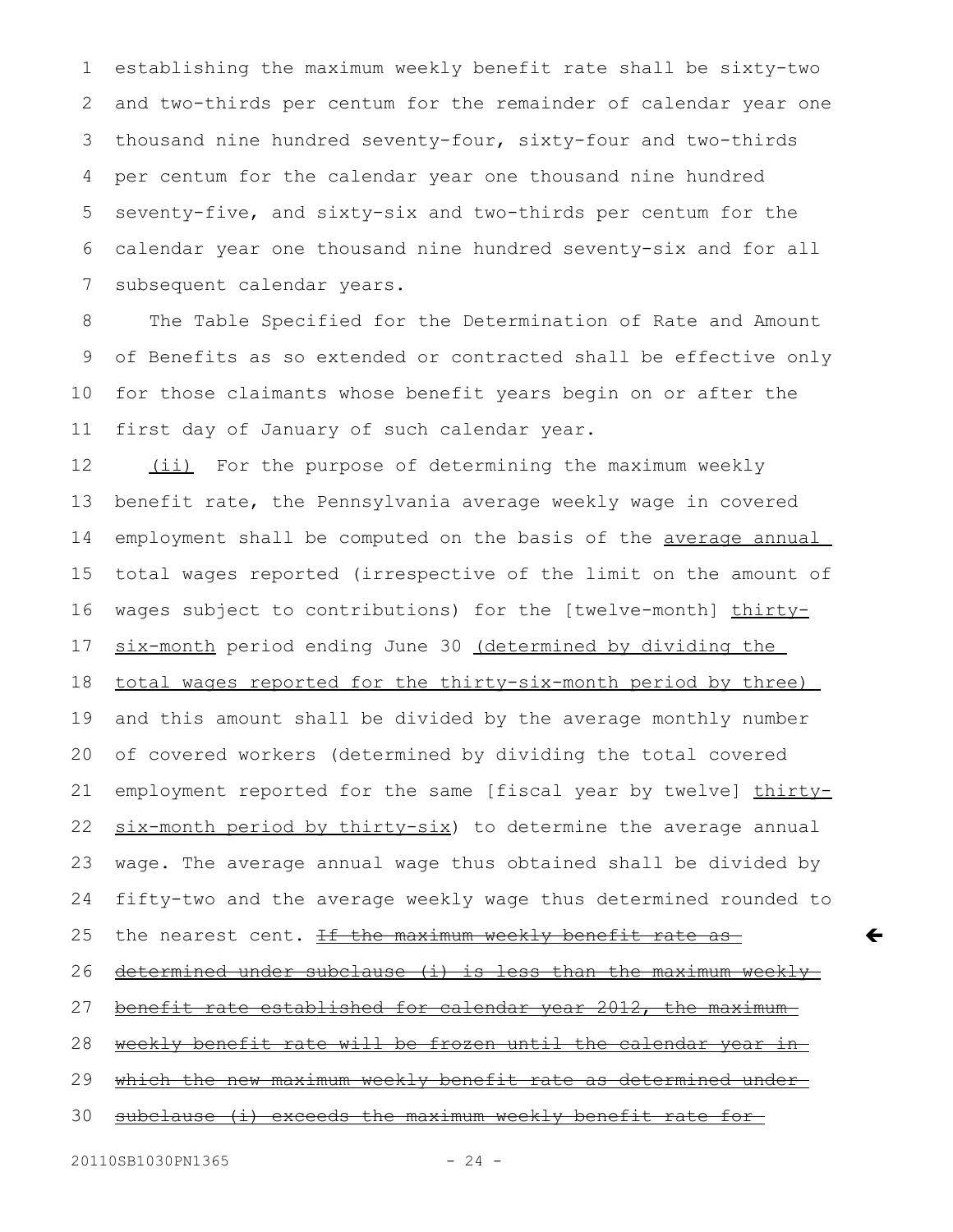| 1  | <del>2012.</del><br><del>2012.</del><br><del>CALENDAR</del><br><del>calendar vear</del> |
|----|-----------------------------------------------------------------------------------------|
| 2  | WEEKLY BENEFTT RATE<br>SHALL BE FROZEN AT THE RATE<br>CALCULATED                        |
| 3  | CALENDAR YEAR 2011.                                                                     |
| 4  | NOTWITHSTANDING THE PROVISIONS OF SUBCLAUSE (I), <del>THE</del><br>(III)                |
| 5  | FOR THE CALENDAR YEAR 2012, THE MAXIMUM WEEKLY BENEFIT RATE                             |
| 6  | SHALL BE FROZEN AT THE RATE CALCULATED FOR CALENDAR YEAR 2011.                          |
| 7  | THEREAFTER, THE MAXIMUM WEEKLY BENEFIT RATE ESTABLISHED:                                |
| 8  | FOR CALENDAR YEAR 2013, SHALL BE NO GREATER THAN A ONE<br>(A)                           |
| 9  | PER CENTUM (1%) INCREASE ABOVE THE CALENDAR YEAR 2012 RATE.                             |
| 10 | FOR CALENDAR YEAR 2014, SHALL BE NO GREATER THAN A ONE<br>(B)                           |
| 11 | AND ONE-TENTH PER CENTUM (1.1%) INCREASE ABOVE THE CALENDAR YEAR                        |
| 12 | 2013 RATE.                                                                              |
| 13 | FOR CALENDAR YEAR 2015, SHALL BE NO GREATER THAN A ONE<br>(C)                           |
| 14 | AND TWO-TENTHS PER CENTUM (1.2%) INCREASE ABOVE THE CALENDAR                            |
| 15 | YEAR 2014 RATE.                                                                         |
| 16 | FOR CALENDAR YEAR 2016, SHALL BE NO GREATER THAN A ONE<br>(D)                           |
| 17 | AND THREE-TENTHS PER CENTUM (1.3%) INCREASE ABOVE THE CALENDAR                          |
| 18 | YEAR 2015 RATE.                                                                         |
| 19 | FOR CALENDAR YEAR 2017, SHALL BE NO GREATER THAN ONE AND<br>(E)                         |
| 20 | FOUR-TENTHS PER CENTUM (1.4%) INCREASE ABOVE THE CALENDAR YEAR                          |
| 21 | 2016 RATE.                                                                              |
| 22 | FOR CALENDAR YEAR 2018, SHALL BE NO GREATER INCREASE<br>(F)                             |
| 23 | THAN ONE AND FIVE-TENTHS PER CENTUM (1.5%) INCREASE ABOVE THE                           |
| 24 | CALENDAR YEAR 2017 RATE.                                                                |
| 25 | THE LIMITATIONS INSTITUTED FOR CALENDAR YEARS 2013 THROUGH 2018                         |
| 26 | SHALL EXPIRE ON THE EARLIER TO OCCUR OF DECEMBER 31, 2018 OR THE                        |
| 27 | LAST DAY OF THE CALENDAR YEAR IN WHICH THE UNEMPLOYMENT                                 |
| 28 | COMPENSATION TRUST FUND DOES NOT HAVE AN OUTSTANDING SOLVENCY-                          |
| 29 | BASED DEBT TO THE UNITED STATES GOVERNMENT.                                             |
| 30 | (IV) IF THE CHANGE IMPLEMENTED BY THE FREEZE IN CALENDAR                                |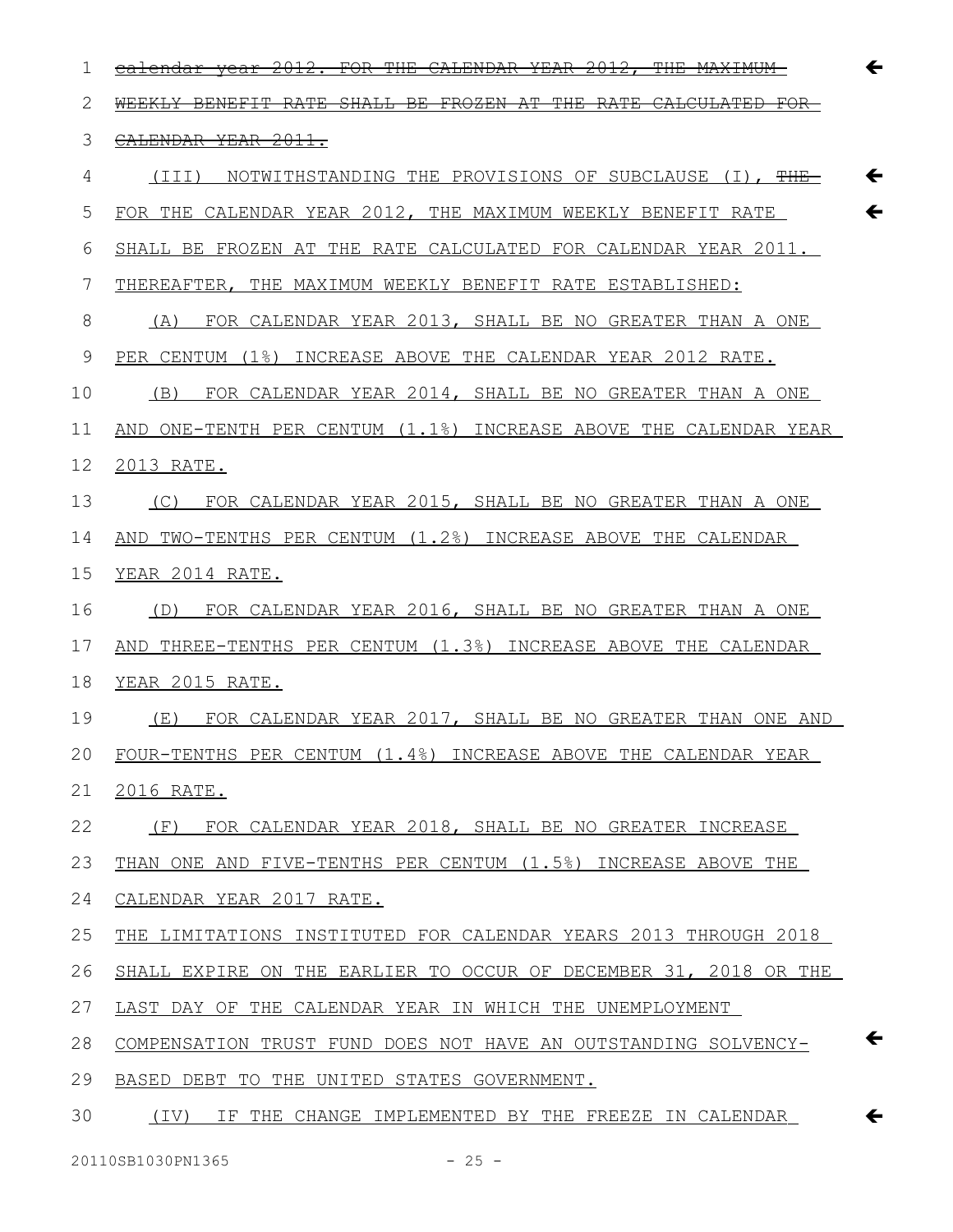YEAR 2012 IS DETERMINED BY THE DEPARTMENT, IN AN OFFICIAL NOTICE TO THE GENERAL ASSEMBLY, TO RESULT IN THE LOSS OF FUNDS UNDER THE AMERICAN RECOVERY AND REINVESTMENT ACT OF 2009 (PUBLIC LAW 111-5, 123 STAT. 115), THE SCHEDULE UNDER SUBCLAUSE (III) SHALL OCCUR ONE YEAR LATER AND THE EXPIRATION OF THE LIMITATIONS SET FORTH IN SUBCLAUSE (III) SHALL OCCUR ONE YEAR LATER. \* \* \* 1 2 3 4 5 6 7

Section 6. Section 401-A(b) and (c) of the act, amended August 4, 2009 (P.L.114, No.30), are amended to read: Section 401-A. Definitions.--As used in this article: \* \* \* 8 9 10 11

(b) (1) There is a "State 'on' indicator" for this State for a week if the Secretary of Labor and Industry determines in accordance with the regulations of the United States Secretary of Labor, that for the period consisting of such week and the immediately preceding twelve weeks, the rate of insured unemployment (not seasonally adjusted) under this act: 12 13 14 15 16 17

(i) (A) equaled or exceeded one hundred twenty per centum of the average of such rates for the corresponding thirteen-week period ending in each of the preceding two calendar years, or (B) with respect to compensation for weeks of unemployment 18 19 20 21

beginning after December 17, 2010, and ending on or before 22

December 31, 2011, equaled or exceeded one hundred twenty per 23

centum of the average of such rates for the corresponding 24

thirteen-week period ending in each of the preceding three 25

calendar years, and 26

(ii) equaled or exceeded five per centum: Provided, That with respect to benefits for weeks of unemployment beginning with the passage of this amendment but no earlier than April 3, 1977, the determination of whether there has been a State "on" 27 28 29 30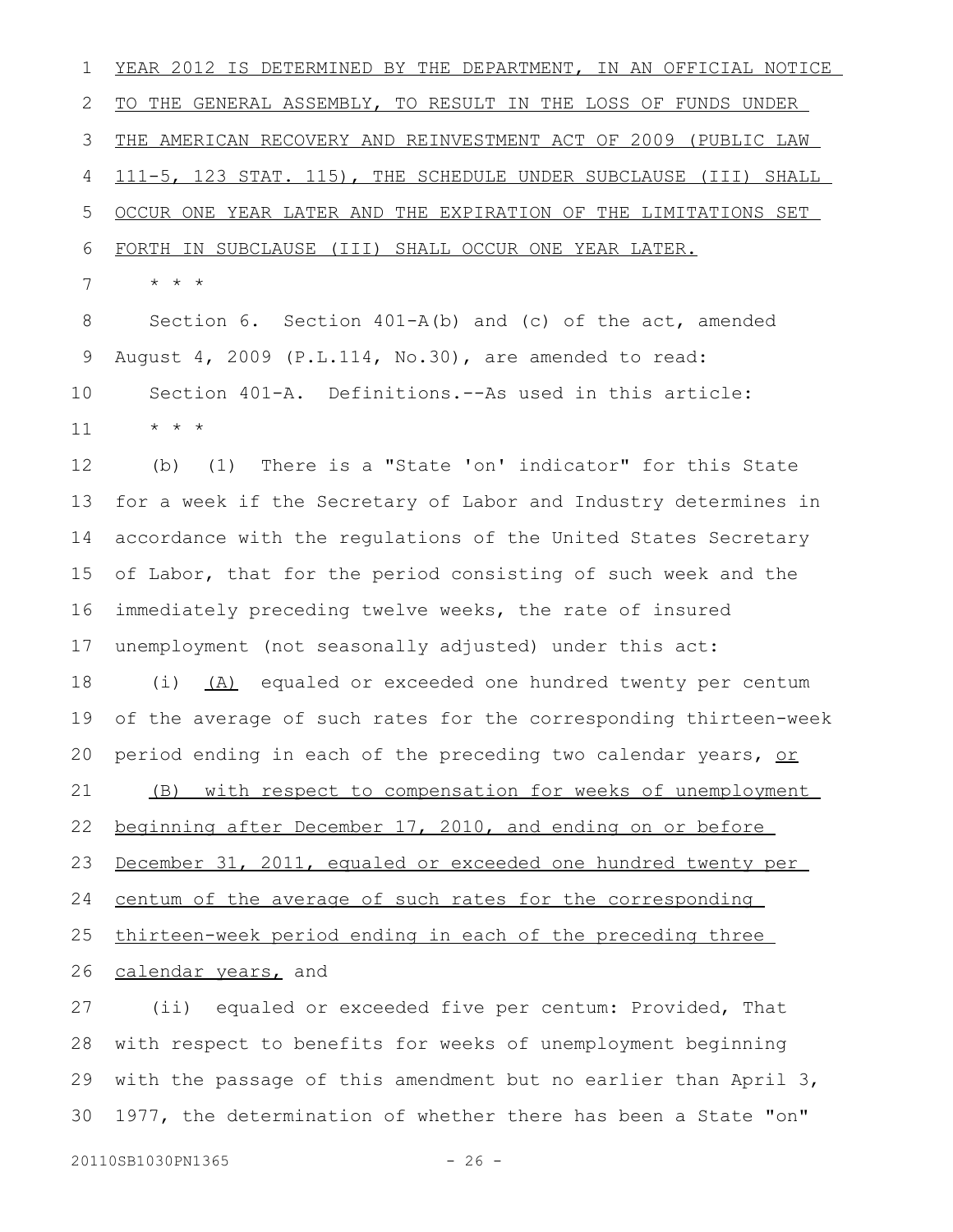or "off" indicator beginning or ending any extended benefit period shall be made under this paragraph as if (A) this paragraph did not contain subparagraph (i) thereof, and (B) the per centum rate indicated in this paragraph were six, except that, notwithstanding any such provision of this paragraph, any week for which there would otherwise be a State "on" indicator shall continue to be such a week and shall not be determined to be a week for which there is a State "off" indicator. 1 2 3 4 5 6 7 8

(2) There is a "State 'off' indicator" for this State for a week if the Secretary of Labor and Industry determines in accordance with the regulations of the United States Secretary of Labor, that for the period consisting of such week and the immediately preceding twelve weeks, the rate of insured unemployment (not seasonally adjusted) under this act: 9 10 11 12 13 14

(i) was less than one hundred twenty per centum of the average of such rates for the corresponding thirteen-week period ending in each of the preceding two calendar years, if paragraph  $(1)$  (i)(A) applies or, the preceding three calendar years, if 15 16 17 18

paragraph (1)(i)(B) applies, or 19

(ii) was less than five per centum. 20

(3) Notwithstanding the provisions of this subsection, any week for which there would otherwise be a State "on" indicator shall continue to be such a week and shall not be determined to be a week for which there is a State "off" indicator. 21 22 23 24

(c) (1) There is a "State 'on' indicator" for this State for a week if: 25 26

(i) the average rate of total unemployment in this State, seasonally adjusted, for the period consisting of the most recent three months for which data for all states are published before the close of such week equals or exceeds six and one-half 27 28 29 30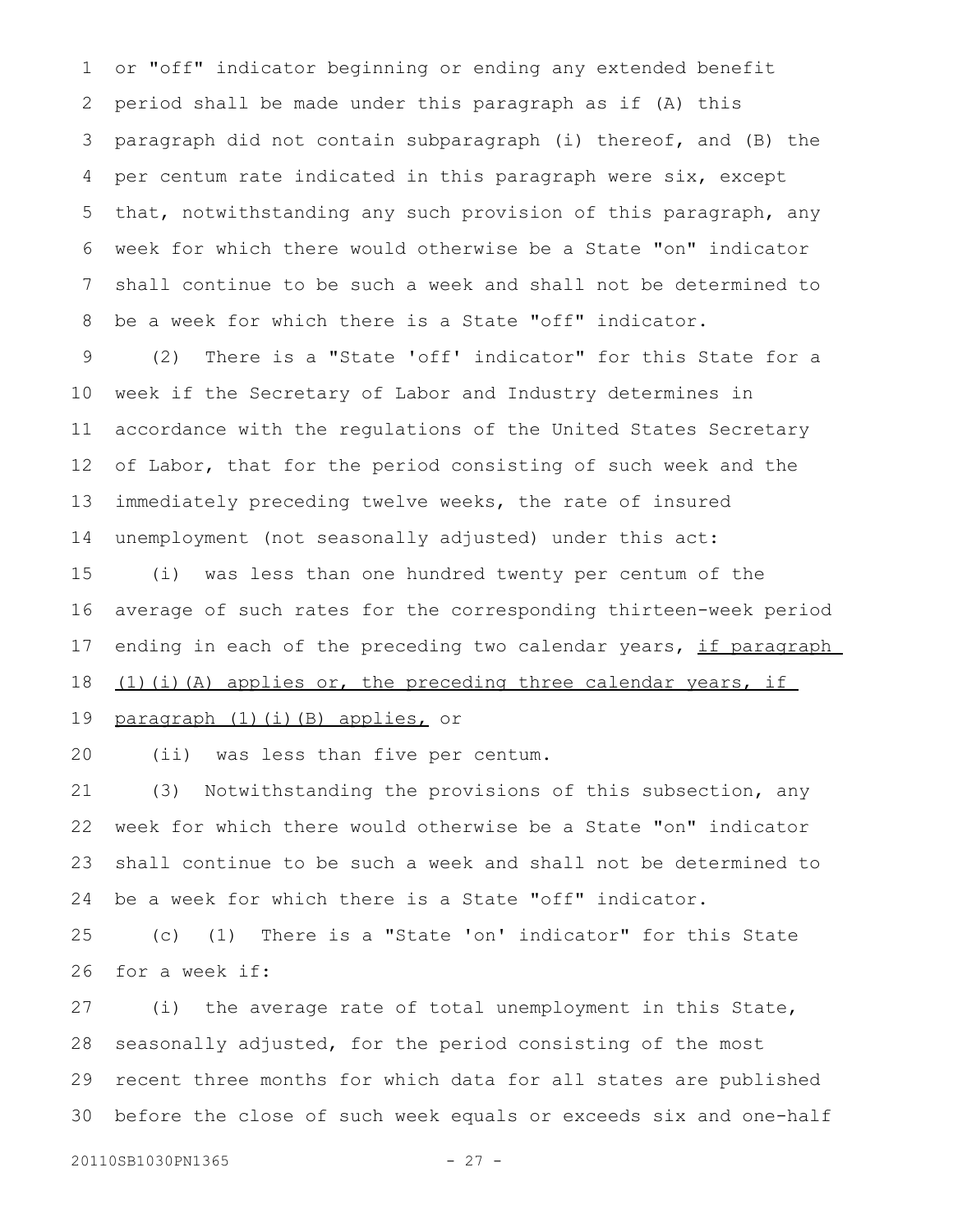per centum; and 1

(ii) (A) the average rate of total unemployment in this State, seasonally adjusted, for the three-month period referred to in subparagraph (i) equals or exceeds one hundred ten per centum of such average rate for either, or both, of the corresponding three-month periods ending in the two preceding calendar years, or 2 3 4 5 6 7

(B) with respect to compensation for weeks of unemployment beginning after December 17, 2010, and ending on or before December 31, 2011, the average rate of total unemployment in this State, seasonally adjusted, for the three-month period referred to in subparagraph (i) equals or exceeds one hundred ten per centum of such average rate for any, or all, of the corresponding three-month periods ending in the three preceding calendar years. 8 9 10 11 12 13 14 15

(2) There is a State "off" indicator for this State for a week if the requirements of paragraph (1)(i) or (ii) are not satisfied. 16 17 18

(3) This subsection shall be applicable only with respect to weeks of unemployment for which one hundred per centum Federal sharing of extended benefits is available under section 2005(a) of the American Recovery and Reinvestment Act of 2009 (Public Law 111-5, 123 Stat. 115), without regard to the extension of Federal sharing for certain claims as provided under section 2005(c) of the American Recovery and Reinvestment Act of 2009, or under a subsequently enacted provision of Federal law. 19 20 21 22 23 24 25 26

(4) Notwithstanding the provisions of this subsection, any week for which there would otherwise be a State "on" indicator shall continue to be such a week and shall not be determined to be a week for which there is a State "off" indicator. 27 28 29 30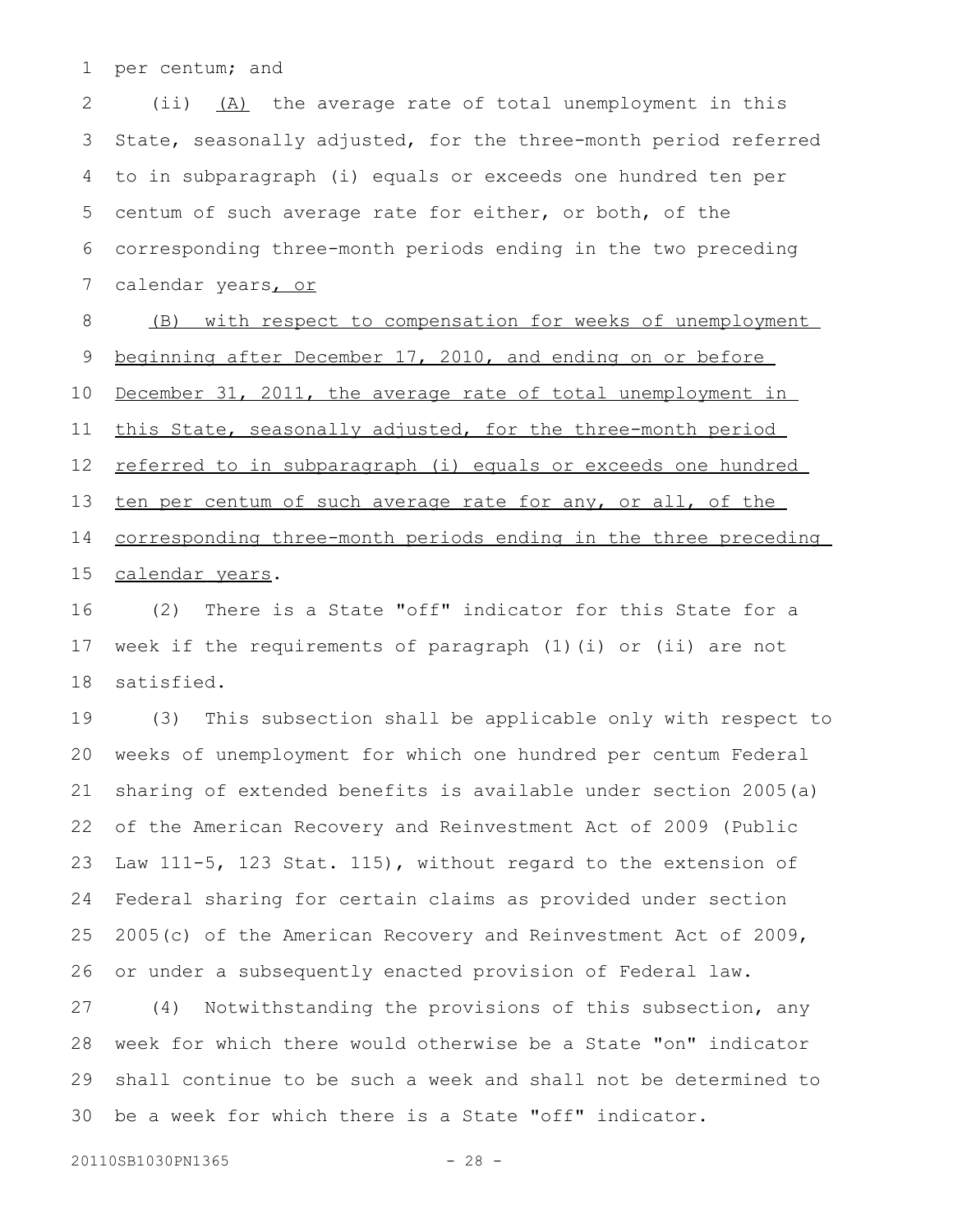(5) For purposes of this subsection, determinations of the rate of total unemployment for any period, and of any seasonal adjustment, shall be made by the United States Secretary of Labor. 1 2 3 4

\* \* \* 5

Section 7. Section 505 of the act, amended April 23, 1942 (Sp.Sess., P.L.60, No.23), is amended to read: 6 7

Section 505. Rules of Procedure.--The manner in which appeals shall be taken, the reports thereon required from the department, the claimant and employers, and the conduct of hearings and appeals, shall be in accordance with rules of procedure prescribed by the board whether or not such rules conform to common law or statutory rules of evidence and other technical rules of procedure. Rules established by the board shall permit either party to a hearing to testify via telephone, without regard to distance of hearing location from either party. 8 9 10 11 12 13 14 15 16 17

When the same or substantially similar evidence is relevant and material to the matter in issue in applications and claims filed by more than one individual or in multiple applications and claims filed by a single individual the same time and place for considering each such application and claim may be fixed, hearings thereon jointly conducted, a single record of the proceedings made and evidence introduced with respect to any application or claim considered as introduced with respect to all of such applications or claims: Provided, That in the judgment of the board or referee having jurisdiction of the proceeding such consideration will not be prejudicial to any party. 18 19 20 21 22 23 24 25 26 27 28 29

Section 8. The act is amended by adding an article to read: 20110SB1030PN1365 - 29 -30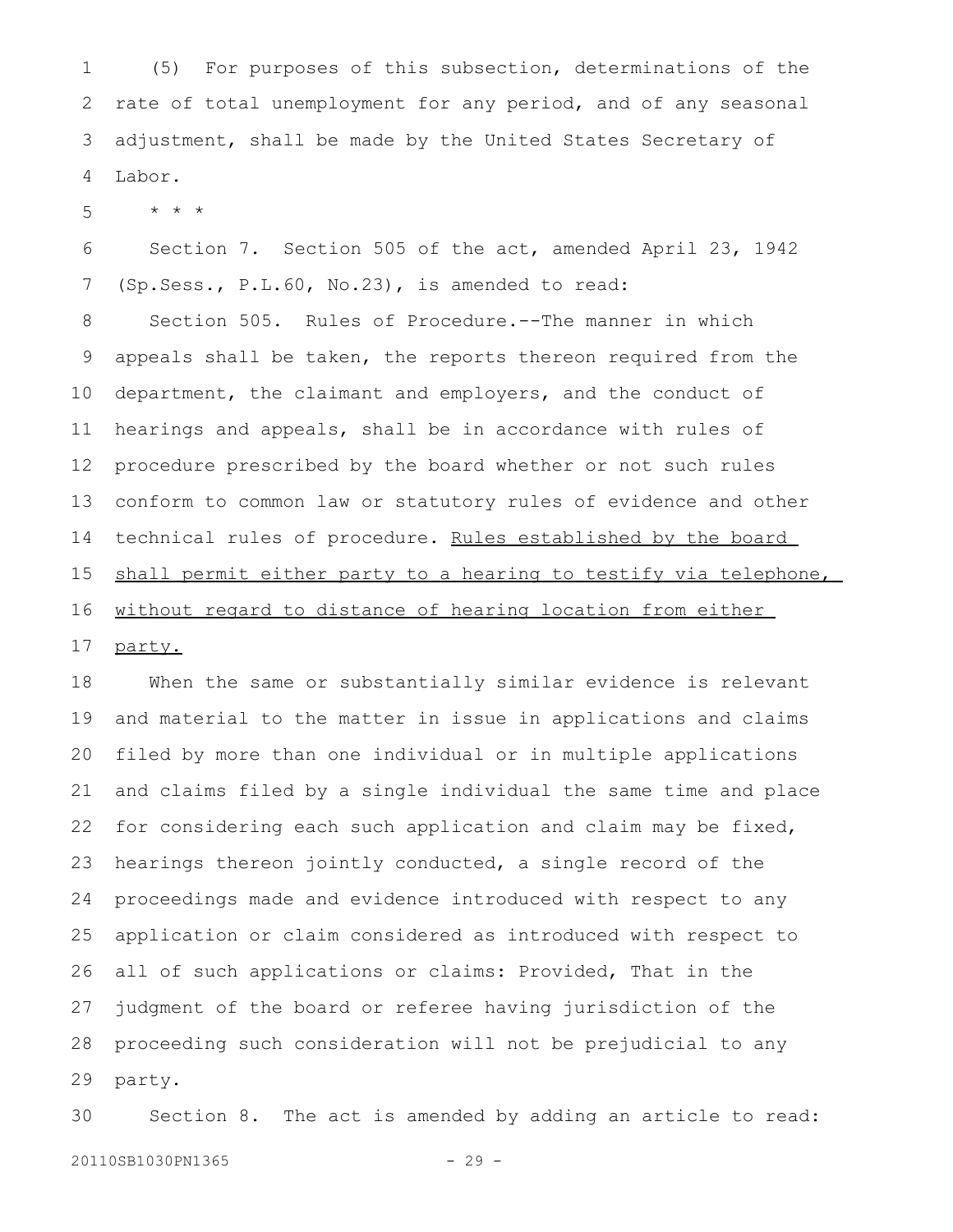| $\mathbf 1$  | ARTICLE XIII                                                     |
|--------------|------------------------------------------------------------------|
| $\mathbf{2}$ | SHARED-WORK PROGRAM                                              |
| 3            | Section 1301. Definitions.                                       |
| 4            | The following words and phrases when used in this act shall      |
| 5            | have the meanings given to them in this section unless the       |
| 6            | context clearly indicates otherwise:                             |
| 7            | "Affected unit." A department, shift or other organizational     |
| 8            | unit of two or more employees that is designated by an employer  |
| 9            | to participate in a shared-work plan.                            |
| 10           | "Approved shared-work plan." An employer's shared-work plan      |
| 11           | which meets the requirements of section 1303 and which the       |
| 12           | department approves in writing.                                  |
| 13           | "Fringe benefit." Health insurance, a retirement benefit         |
| 14           | received under a pension plan, a paid vacation day, a paid       |
| 15           | holiday, sick leave and any other similar employee benefit       |
| 16           | provided by an employer.                                         |
| 17           | "Participating employee." An employee in the affected unit       |
| 18           | whose hours of work are reduced by the reduction percentage      |
| 19           | under the shared-work plan.                                      |
| 20           | "Participating employer." An employer who has a shared-work      |
| 21           | plan in effect.                                                  |
| 22           | "Reduction percentage." The percentage by which each             |
| 23           | participating employee's normal weekly hours of work are reduced |
| 24           | under a shared-work plan in accordance with section 1303(b).     |
| 25           | "Shared-work plan." A plan for reducing unemployment under       |
| 26           | which participating employees of an affected unit share the work |
| 27           | remaining after reduction in their normal weekly hours of work.  |
| 28           | Section 1302. Application to approve a shared-work plan.         |
| 29           | (a) Requirements.--An employer that meets all of the             |
| 30           | following requirements may apply to the department for approval  |
|              | $-30 -$<br>20110SB1030PN1365                                     |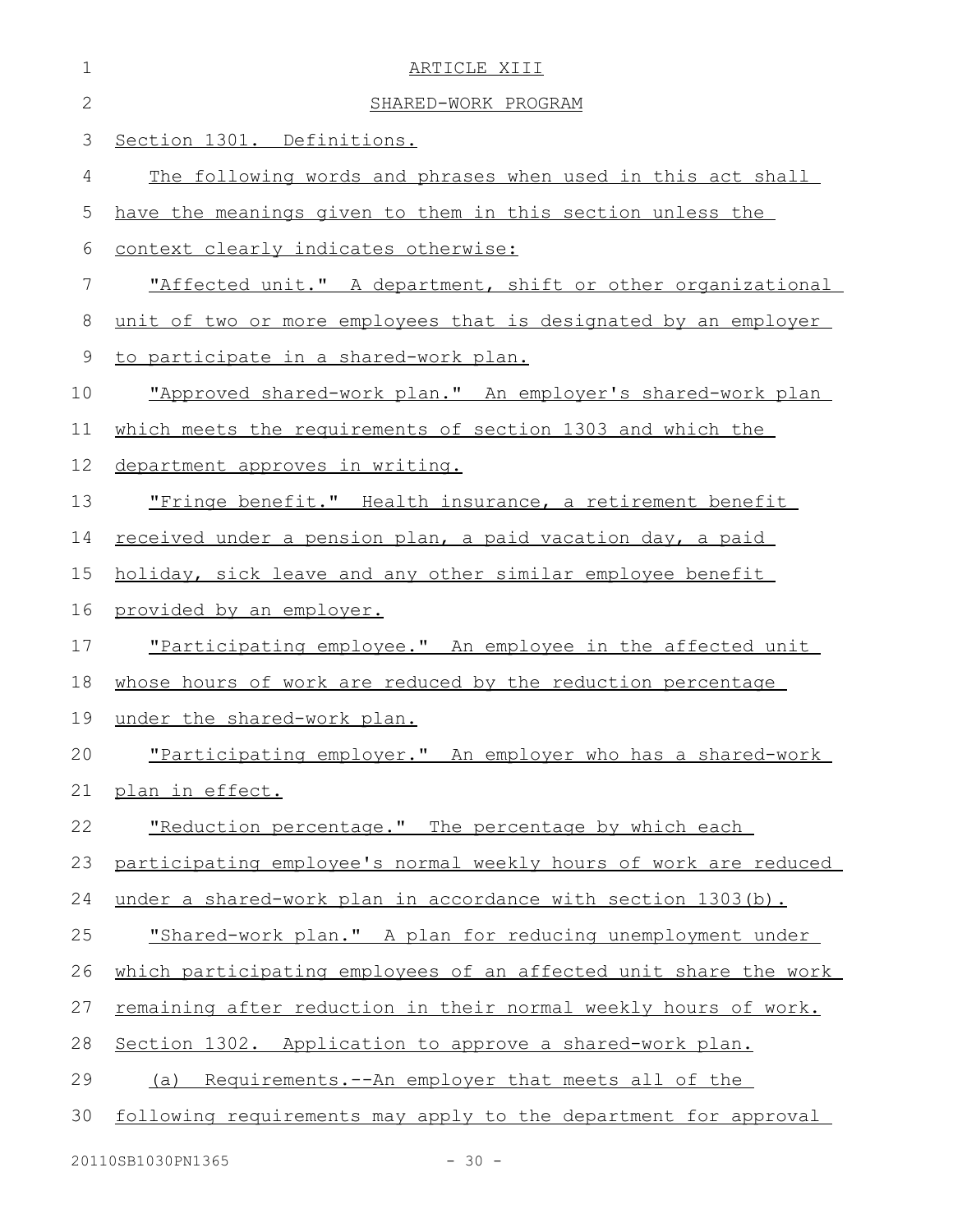1 of a shared-work plan:

| $\mathbf{2}$ | The employer has filed all quarterly reports and<br>(1)          |
|--------------|------------------------------------------------------------------|
| 3            | other reports required under this act and has paid all           |
| 4            | contribution, reimbursement, interest and penalty due through    |
| 5            | the date of the employer's application.                          |
| 6            | If the employer is contributory, the employer's<br>(2)           |
| 7            | reserve account balance as of the most recent computation        |
| 8            | date preceding the date of the employer's application is a       |
| $\mathsf 9$  | positive number.                                                 |
| 10           | (3)<br>The employer has paid wages for the 12 consecutive        |
| 11           | calendar quarters preceding the date of the employer's           |
| 12           | application.                                                     |
| 13           | Application.--An application under this section shall be<br>(b)  |
| 14           | made in the manner prescribed by the department and contain all  |
| 15           | information required by the department, including the following: |
| 16           | The employer's assurance that it will provide<br>(1)             |
| 17           | reports to the department relating to the operation of its       |
| 18           | shared-work plan at the times and in the manner prescribed by    |
| 19           | the department and containing all information required by the    |
| 20           | department, including the number of hours worked each week by    |
| 21           | participating employees.                                         |
| 22           | The employer's assurance that it will not hire new<br>(2)        |
| 23           | employees in, or transfer employees to, the affected unit        |
| 24           | during the effective period of the shared-work plan.             |
| 25           | The employer's assurance that it will not lay off<br>(3)         |
| 26           | participating employees during the effective period of the       |
| 27           | shared-work plan, or reduce participating employees' hours of    |
| 28           | work by more than the reduction percentage during the            |
| 29           | effective period of the shared-work plan, except in cases of     |
| 30           | holidays, designated vacation periods, equipment maintenance     |
|              | 20110SB1030PN1365<br>$-31 -$                                     |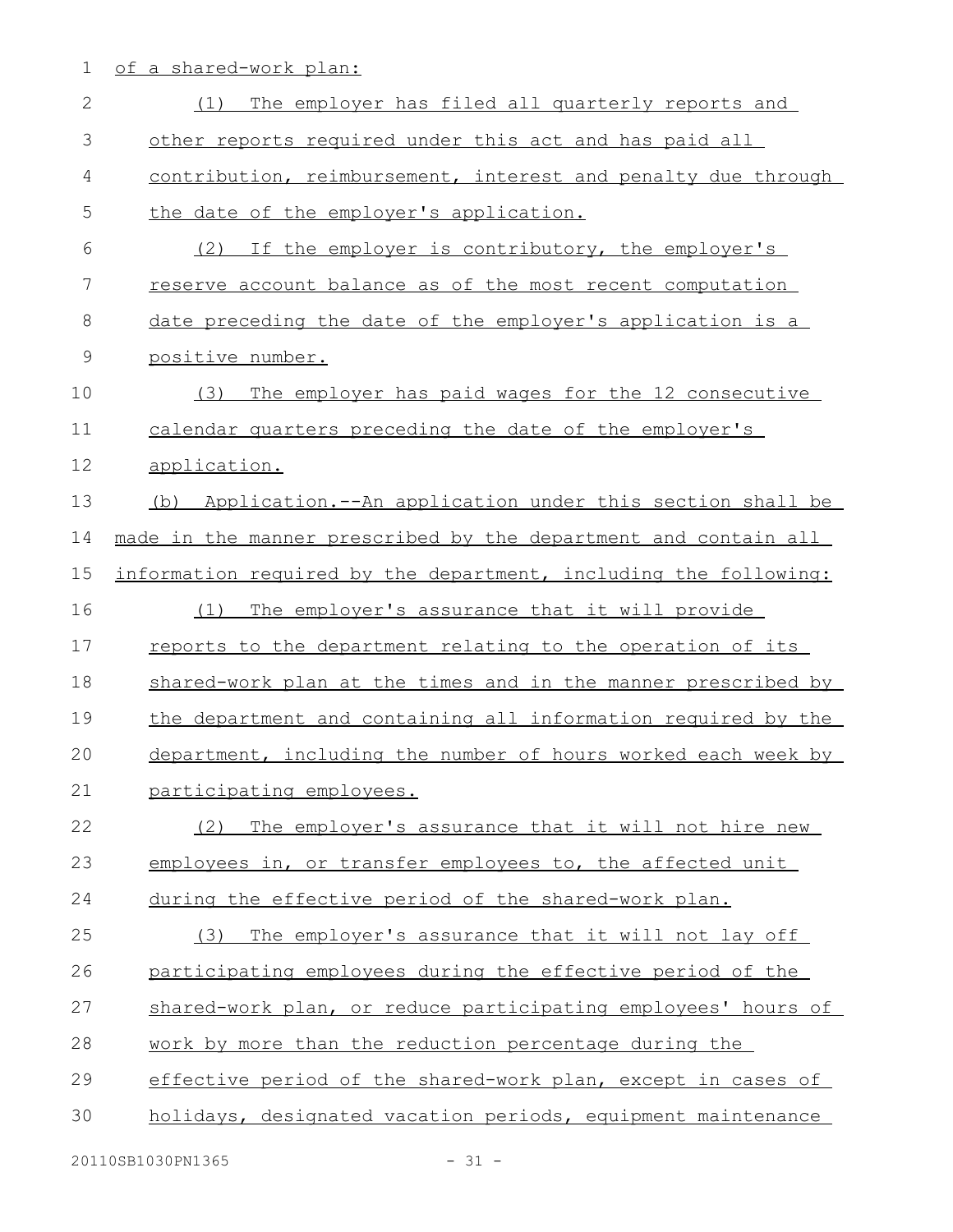1 or similar circumstances.

| $\mathbf{2}$ | (4) A list of the week or weeks within the requested           |
|--------------|----------------------------------------------------------------|
| 3            | effective period of the shared-work plan during which          |
| 4            | participating employees are anticipated to work fewer hours    |
| 5            | than the number of hours determined under section 1303(a) (5)  |
| 6            | due to circumstances included in paragraph (3).                |
| 7            | The employer's certification that the implementation<br>(5)    |
| 8            | of a shared-work plan is in lieu of temporary layoffs that     |
| $\mathsf 9$  | would affect at least 10% of the employees in the affected     |
| 10           | unit and would result in an equivalent reduction in work       |
| 11           | hours.                                                         |
| 12           | The employer's assurance that it will abide by all<br>(6)      |
| 13           | terms and conditions of this article.                          |
| 14           | Multiple shared-work plans.--An employer may apply to<br>(C)   |
| 15           | the department for approval of more than one shared-work plan. |
| 16           | Section 1303. Shared-work plan requirements.                   |
| 17           | General rule.--The department may approve a shared-work<br>(a) |
| 18           | plan only if the plan meets all of the following requirements: |
| 19           | The shared-work plan applies to one affected unit.<br>(1)      |
| 20           | (2)<br>All employees in the affected unit are participating    |
| 21           | employees, except that the following employees may not be      |
| 22           | participating employees:                                       |
| 23           | An employee who has been employed in the<br>(i)                |
| 24           | affected unit for less than three months prior to the          |
| 25           | date the employer applies for approval of the shared-work      |
| 26           | plan.                                                          |
| 27           | (ii) An employee whose hours of work per week                  |
| 28           | determined under paragraph (5) is 40 or more hours.            |
| 29           | There are no fewer than two participating employees,<br>(3)    |
| 30           | determined without regard to corporate officers.               |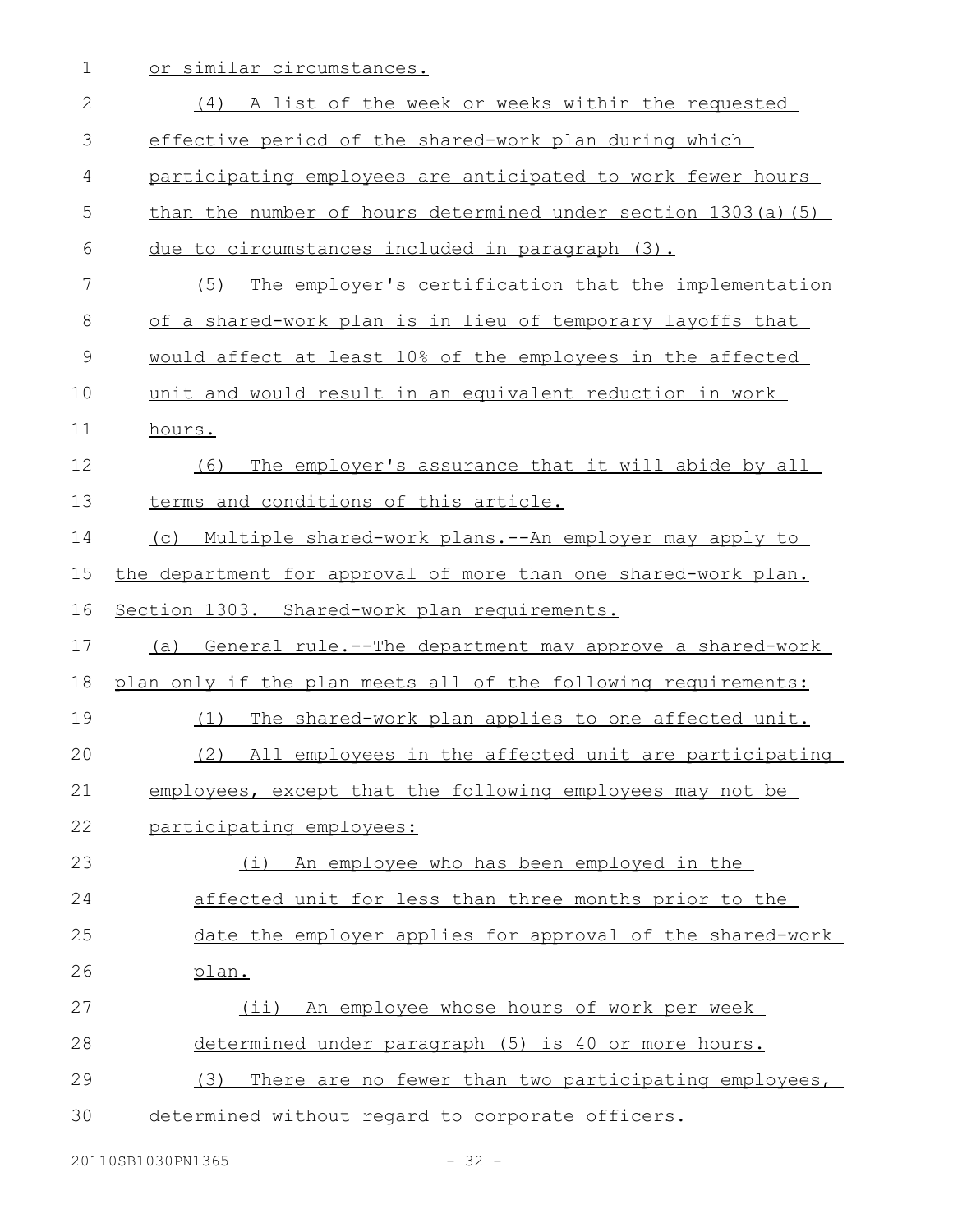| 1  | The participating employees are identified by name<br>(4)         |
|----|-------------------------------------------------------------------|
| 2  | and Social Security number.                                       |
| 3  | (5)<br>The number of hours a participating employee will          |
| 4  | work each week during the effective period of the shared-work     |
| 5  | plan is determined by the following formula:                      |
| 6  | employee's normal weekly hours of                                 |
| 7  | work x (100% - reduction percentage)                              |
| 8  | As a result of a decrease in the number of hours<br>(6)           |
| 9  | worked by each participating employee, there is a                 |
| 10 | corresponding reduction in wages.                                 |
| 11 | If any participating employee is covered by a<br>(7)              |
| 12 | collective bargaining agreement, the shared-work plan is          |
| 13 | approved in writing by the collective bargaining                  |
| 14 | representative.                                                   |
| 15 | The shared-work plan does not affect the fringe<br>(8)            |
| 16 | benefits of any participating employee not covered by a           |
| 17 | collective bargaining agreement.                                  |
| 18 | The effective period of the shared-work plan is not<br>(9)        |
| 19 | more than 52 consecutive weeks.                                   |
| 20 | (10) The effective period of the shared-work plan                 |
| 21 | combined with effective periods of the participating              |
| 22 | employer's prior shared-work plans does not equal more than       |
| 23 | 104 weeks out of a 156-week period.                               |
| 24 | (11) The reduction percentage satisfies the requirements          |
| 25 | of subsection (b).                                                |
| 26 | Reduction percentage. -- The reduction percentage under an<br>(b) |
| 27 | approved shared-work plan shall meet all of the following         |
| 28 | requirements:                                                     |
| 29 | The reduction percentage shall be no less than 20%<br>(1)         |
| 30 | and no more than 40%.                                             |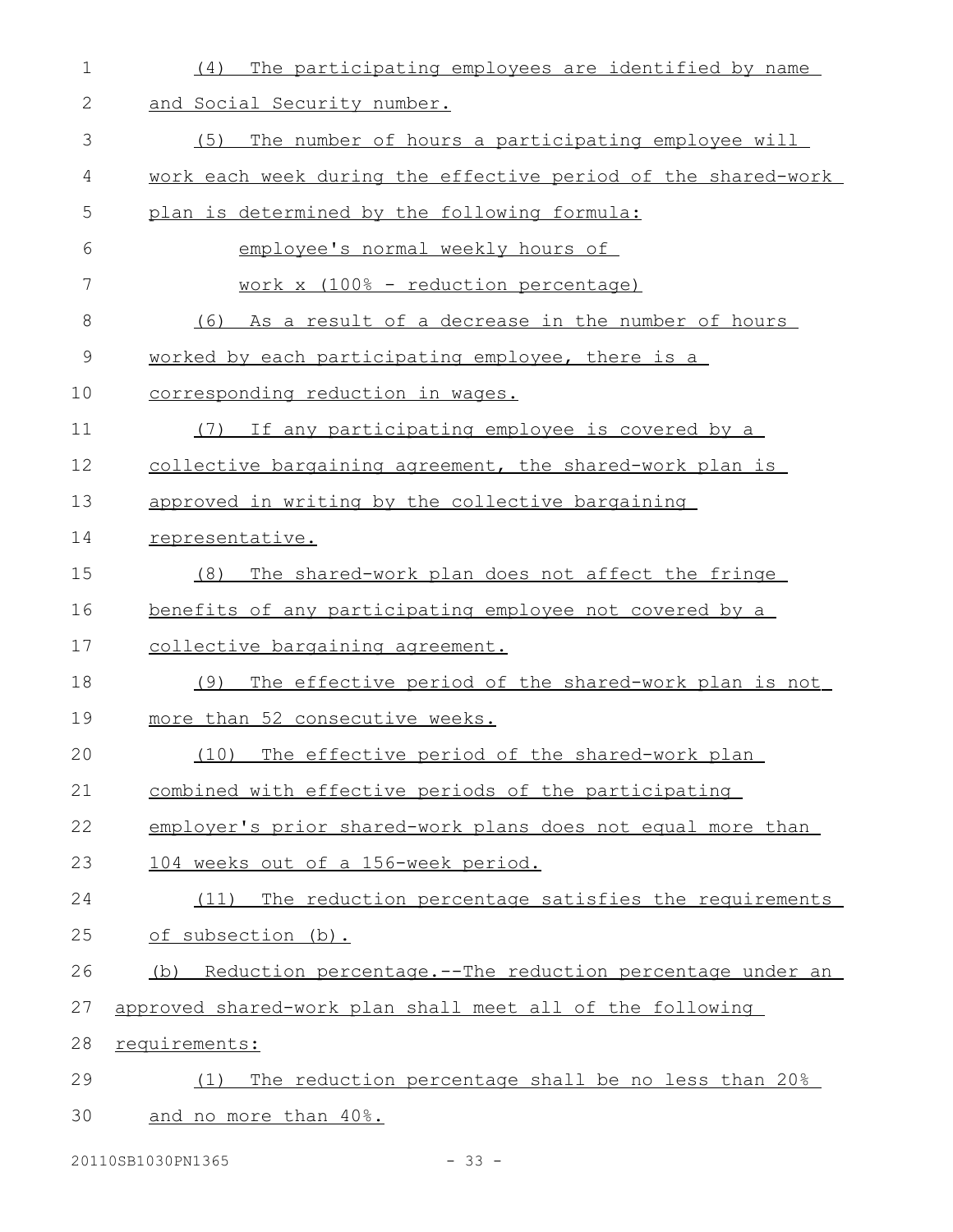| 1  | The reduction percentage shall be the same for all<br>(2)            |
|----|----------------------------------------------------------------------|
| 2  | participating employees.                                             |
| 3  | (3)<br>The reduction percentage shall not change during the          |
| 4  | period of the shared-work plan unless the plan is modified in        |
| 5  | accordance with section 1308.                                        |
| 6  | Section 1304. Approval or disapproval of shared-work plan.           |
| 7  | The department shall approve or disapprove a shared-work plan        |
| 8  | no later than 15 days after the date the employer's shared-work      |
| 9  | plan application that meets the requirements of section 1302 (b)     |
| 10 | is received by the department. The department's decision shall       |
| 11 | be made in writing and, if the shared-work plan is disapproved,      |
| 12 | shall include the reasons for the disapproval.                       |
| 13 | Section 1305. Effective period of shared-work plan.                  |
| 14 | <u>Number of weeks.--A shared-work plan is effective for </u><br>(a) |
| 15 | the number of consecutive weeks indicated in the employer's          |
| 16 | application, or a lesser number of weeks as approved by the          |
| 17 | department, unless sooner terminated in accordance with section      |
| 18 | 1309.                                                                |
| 19 | Start date.--The effective period of the shared-work<br>(b)          |
|    | 20 plan shall begin with the first calendar week following the date  |
| 21 | <u>on which the department approves the plan.</u>                    |
| 22 | Section 1306. Criteria for compensation.                             |
| 23 | (a) General rule.--Compensation shall be payable to a                |
| 24 | participating employee for a week within the effective period of     |
| 25 | an approved shared-work plan during which the employee works the     |
| 26 | number of hours determined under section 1303(a)(5) for the          |
| 27 | participating employer on the same terms, in the same amount and     |
| 28 | subject to the same conditions that would apply to the               |
| 29 | participating employee without regard to this article, except as     |
| 30 | follows:                                                             |
|    |                                                                      |

20110SB1030PN1365 - 34 -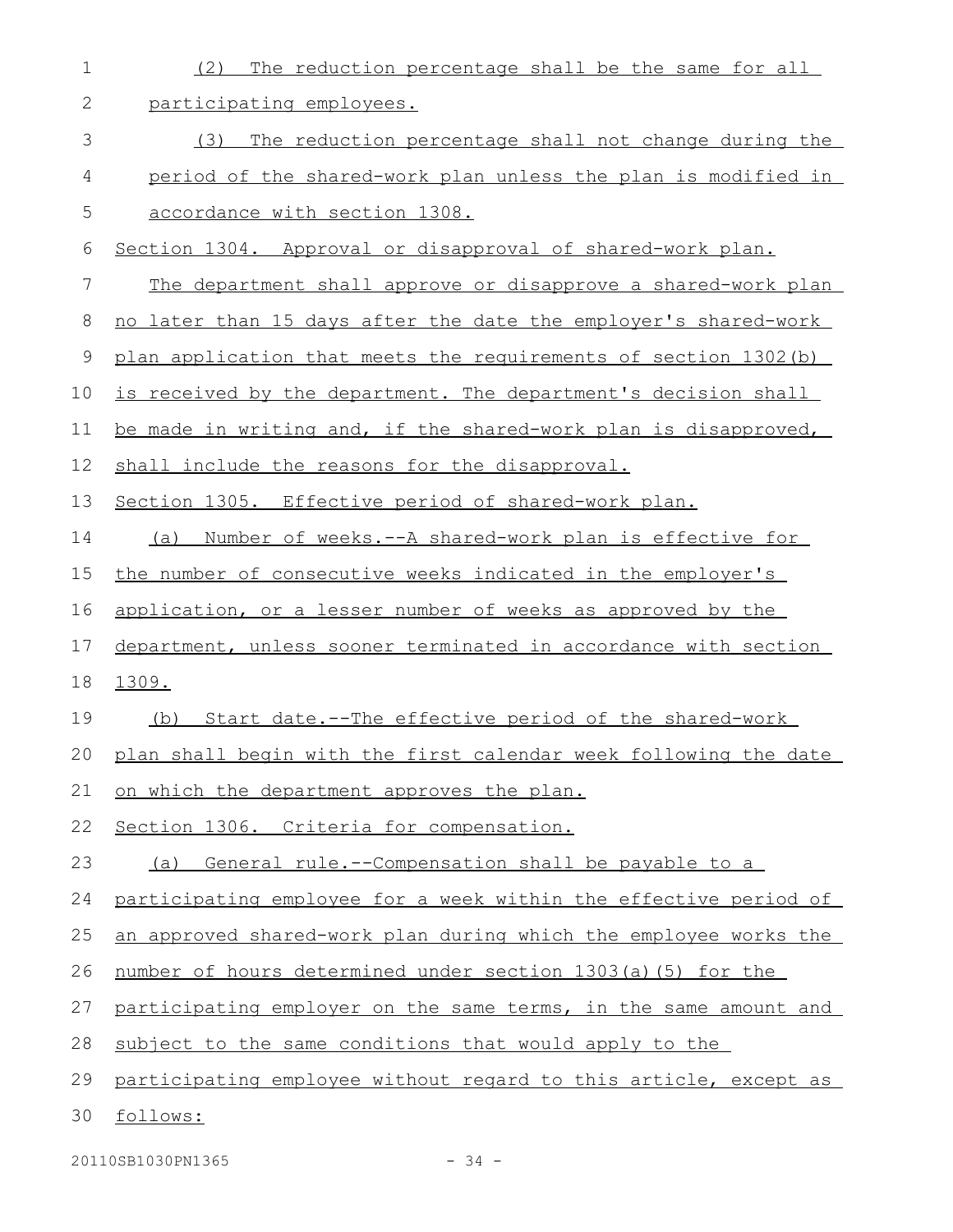| $\mathbf 1$    | (1) A participating employee shall not be required to be         |
|----------------|------------------------------------------------------------------|
| $\mathbf{2}$   | unemployed within the meaning of section 4(u) or file claims     |
| 3              | for compensation under section 401(c).                           |
| $\overline{4}$ | Notwithstanding section 404(d)(1), a participating<br>(2)        |
| 5              | employee shall be paid compensation in an amount equal to the    |
| 6              | product of his weekly benefit rate and the reduction             |
| 7              | percentage, rounded to the next lower whole dollar amount.       |
| 8              | The department shall not deny compensation to a<br>(3)           |
| $\mathcal{G}$  | participating employee for any week during the effective         |
| 10             | period of the shared-work plan by reason of the application      |
| 11             | of any provision of this act relating to active search for       |
| 12             | work or refusal to apply for or accept work other than work      |
| 13             | offered by the participating employer.                           |
| 14             | (4) A participating employee satisfies the requirements          |
| 15             | of section $401(d)(1)$ if the employee is able to work and is    |
| 16             | available for the employee's normal weekly hours of work with    |
| 17             | the participating employer.                                      |
| 18             | Equivalent remuneration.--For purposes of subsection<br>(b)      |
| 19             | (a), if a participating employee works fewer hours than the      |
| 20             | number of hours determined under section 1303(a)(5) for the      |
| 21             | participating employer during a week within the effective period |
| 22             | of the approved shared-work plan, but receives remuneration      |
| 23             | equal to remuneration the employee would have received if the    |
| 24             | employee had worked the number of hours determined under section |
| 25             | 1303(a)(5), the employee will be deemed to have worked the       |
| 26             | number of hours determined under section 1303(a)(5) during that  |
| 27             | week.                                                            |
| 28             | Inapplicability of article.--A participating employee's<br>(C)   |
| 29             | eligibility for compensation for a week within the effective     |
| 30             | period of an approved shared-work plan shall be determined       |

20110SB1030PN1365 - 35 -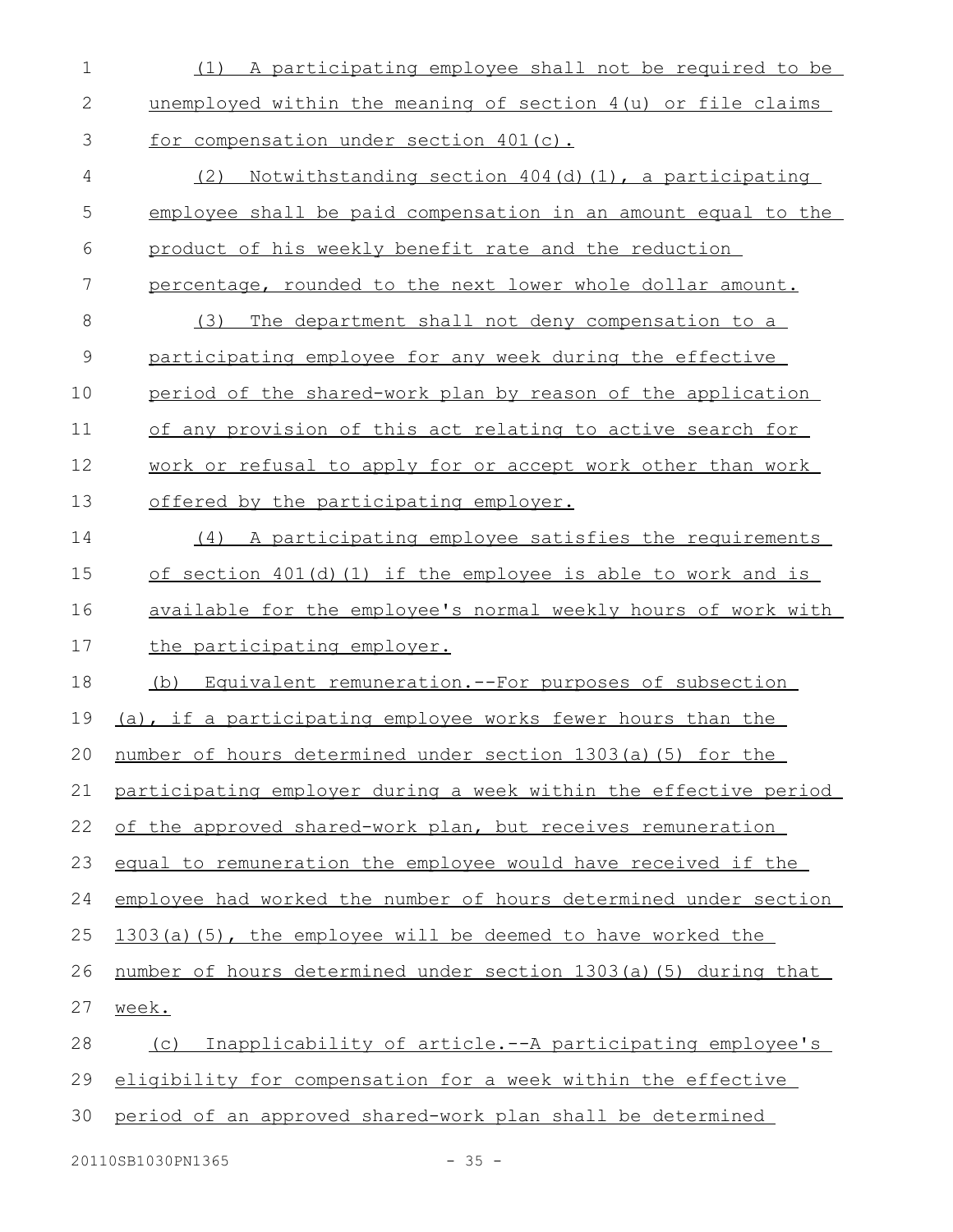| 1           | without regard to this article under any of the following        |
|-------------|------------------------------------------------------------------|
| 2           | circumstances:                                                   |
| 3           | The employee works fewer hours than the number of<br>(1)         |
| 4           | hours determined under section 1303(a)(5) for the                |
| 5           | participating employer during the week and subsection (b)        |
| 6           | does not apply.                                                  |
| 7           | The employee works more hours than the number of<br>(2)          |
| 8           | hours determined under section 1303(a)(5) for the                |
| $\mathsf 9$ | participating employer during the week.                          |
| 10          | The employee receives remuneration for the week from<br>(3)      |
| 11          | the participating employer for hours in excess of the number     |
| 12          | <u>of hours determined under section 1303(a)(5).</u>             |
| 13          | Section 1307. Participating employer responsibilities.           |
| 14          | (a) Filing claims.--The department shall establish a             |
| 15          | schedule of consecutive two-week periods within the effective    |
| 16          | period of the shared-work plan. The department may, as           |
| 17          | necessary, include one-week periods in the schedule and revise   |
| 18          | the schedule. At the end of each scheduled period, the           |
| 19          | participating employer shall file claims for compensation for    |
| 20          | the week or weeks within the period on behalf of the             |
| 21          | participating employees. The claims shall be filed no later than |
| 22          | the last day of the week immediately following the period,       |
| 23          | unless an extension of time is granted by the department for     |
| 24          | good cause. The claims shall be filed in the manner prescribed   |
| 25          | by the department and shall contain all information required by  |
| 26          | the department to determine the eligibility of the participating |
| 27          | employees for compensation.                                      |
| 28          | Benefit charges.--Notwithstanding any other provision of<br>(b)  |
| 29          | this act, compensation paid to participating employees for weeks |
| 30          | within the effective period of an approved shared-work plan will |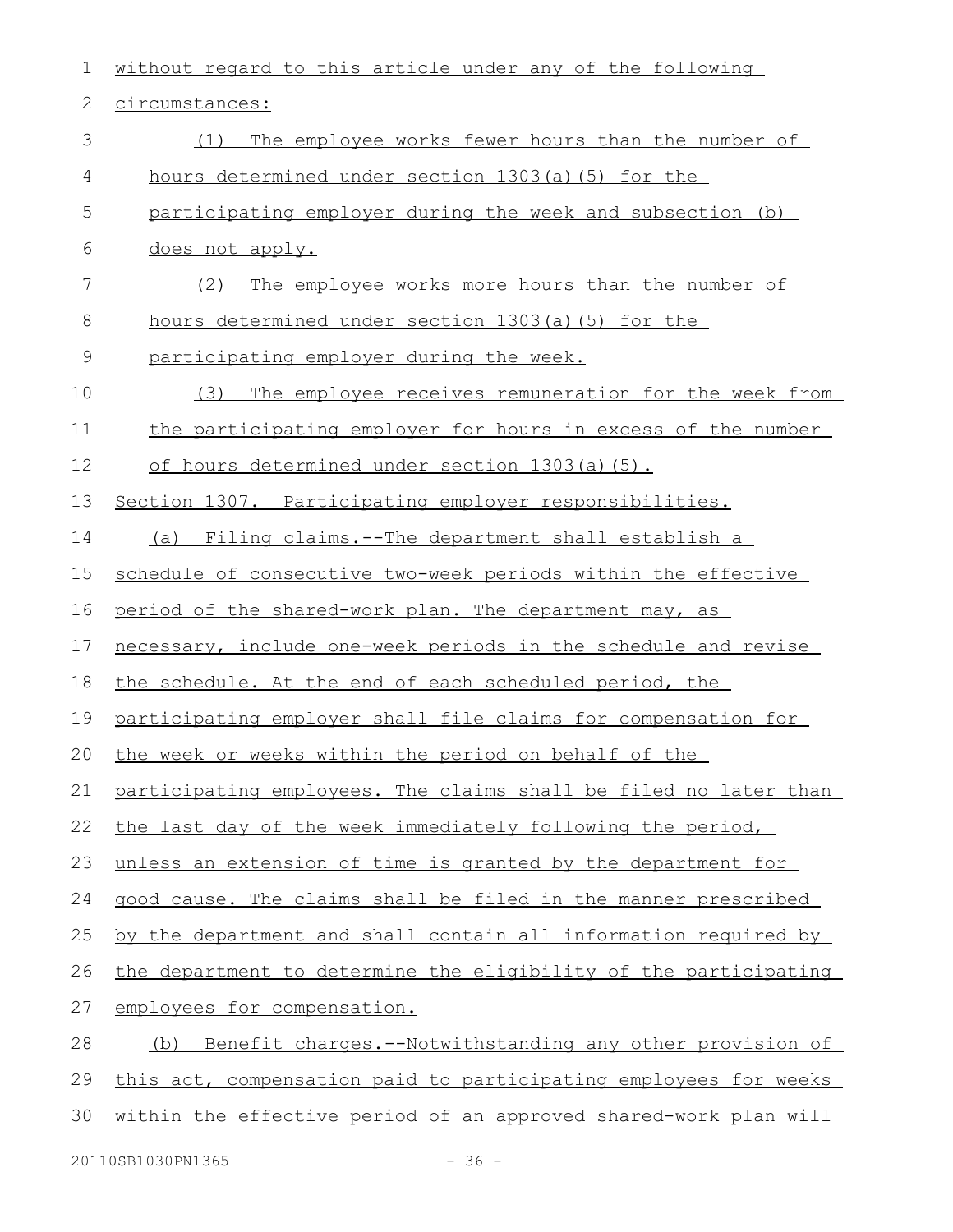| 1  | be charged to the participating employer.                        |
|----|------------------------------------------------------------------|
| 2  | Section 1308. Modification of an approved shared-work plan.      |
| 3  | An employer may apply to the department for approval to          |
| 4  | modify an approved shared-work plan to meet changed conditions.  |
| 5  | The department shall reevaluate the plan and may approve the     |
| 6  | modified plan if it meets the requirements for approval under    |
| 7  | section 1303. If the modifications cause the shared-work plan to |
| 8  | fail to meet the requirements for approval, the department shall |
| 9  | disapprove the proposed modifications.                           |
| 10 | Section 1309. Termination of an approved shared-work plan.       |
| 11 | General rule.--The secretary may terminate an approved<br>(a)    |
| 12 | shared-work plan for good cause.                                 |
| 13 | Good cause.--For purposes of subsection (a), good cause<br>(b)   |
| 14 | includes any of the following:                                   |
| 15 | The approved shared-work plan is not being executed<br>(1)       |
| 16 | according to its approved terms and conditions.                  |
| 17 | (2)<br>The participating employer fails to comply with the       |
| 18 | assurances given in the approved shared-work plan.               |
| 19 | The participating employer or a participating<br>(3)             |
| 20 | employee violates any criteria on which approval of the          |
| 21 | shared-work plan was based.                                      |
| 22 | (c) Termination by employer.--The employer may terminate an      |
| 23 | approved shared-work plan by written notice to the department.   |
| 24 | Section 1310. Department discretion.                             |
| 25 | The decision to approve or disapprove a shared-work plan, to     |
| 26 | approve or disapprove a modification of an approved shared-work  |
| 27 | plan or to terminate an approved shared-work plan will be made   |
| 28 | within the department's discretion. Such decisions are not       |
| 29 | subject to the appeal provisions of Article V.                   |
| 30 | Section 1311. Publication of notice.                             |
|    |                                                                  |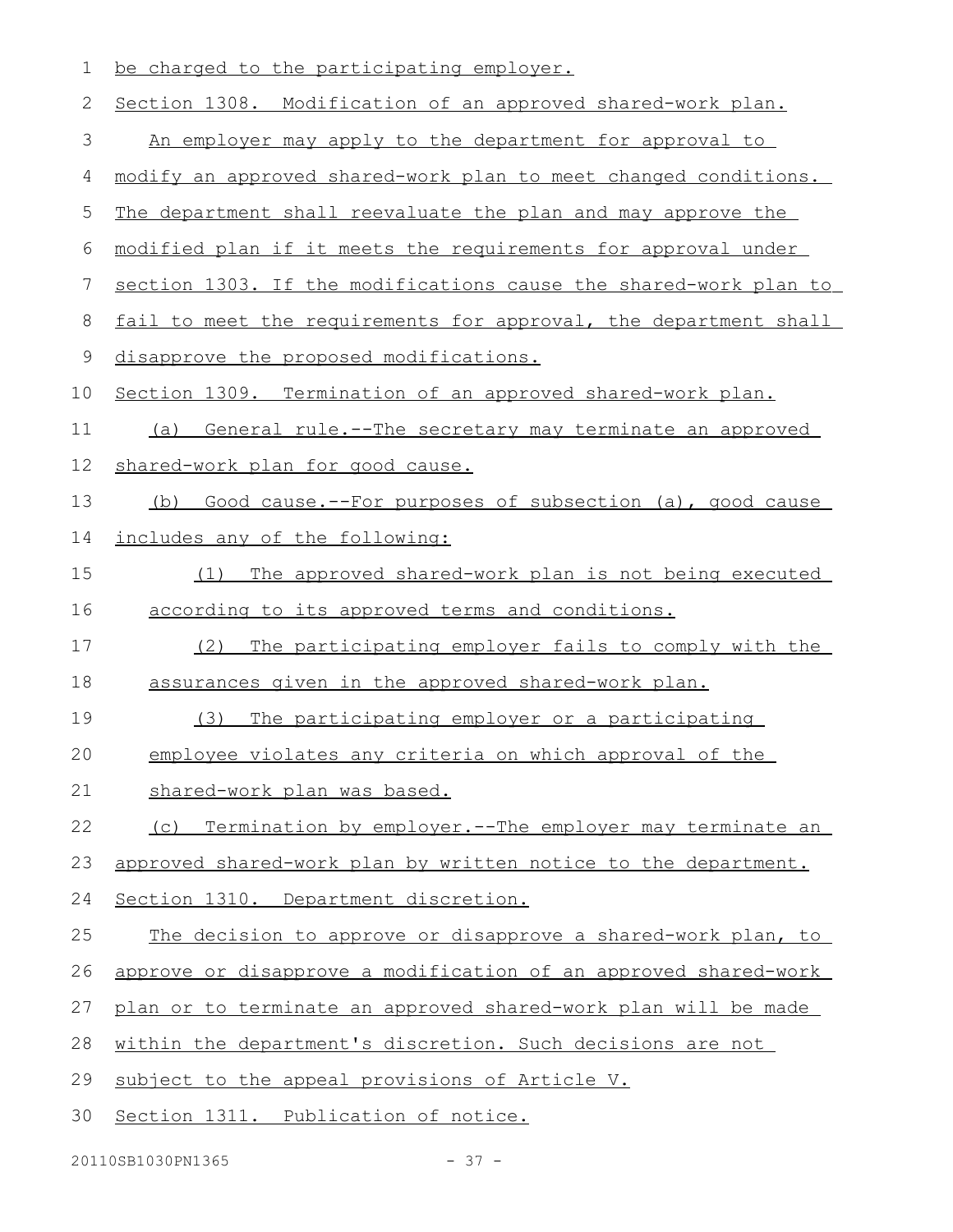| 1             | The department shall transmit to the Legislative Reference          |
|---------------|---------------------------------------------------------------------|
| 2             | Bureau for publication in the Pennsylvania Bulletin notice that     |
| 3             | the provisions of this article have been approved by the United     |
| 4             | States Department of Labor as required under section 3304(a) (4)    |
| 5             | (E) of the Federal Unemployment Tax Act (Public Law 86-778, 26      |
| 6             | <u>U.S.C. § 3304(a)(4)(E)) and section 303(a)(5) of the Social</u>  |
| 7             | Security Act (49 Stat. 620, 42 U.S.C. § 503(a)(5)).                 |
| 8             | Section 1312. Severability.                                         |
| $\mathcal{G}$ | Notwithstanding any other section of this act, if any               |
| 10            | provision or provisions of this article cause the United States     |
| 11            | Department of Labor to withhold approval of this article as         |
| 12            | required under section 3304(a)(4)(E) of the Federal Unemployment    |
| 13            | Tax Act (Public Law 86-778, 26 U.S.C. § 3304(a)(4)(E)) and          |
| 14            | section 303(a)(5) of the Social Security Act (49 Stat. 620, 42      |
| 15            | $U.S.C. S 503(a) (5)$ , the department is authorized to permanently |
|               |                                                                     |
| 16            | suspend the provision or provisions.                                |
| 17            | Section 1313. Expiration.                                           |
| 18            | This article shall expire five years from its effective date.       |
| 19            | Section 9. This act shall apply as follows:                         |
| 20            | (1) The amendment or addition of sections 213, 302 and              |
| 21            | 302.1, other than section 302.1(c) OF THE ACT, shall apply to       |
| 22            | charges for compensation corresponding to benefit years that        |
| 23            | begin on and after the effective date of sections 213, 302          |
| 24            | and 302.1 of the act.                                               |
| 25            | The addition of section $302.1(c)$ (1) and (2) of the<br>(2)        |
| 26            | act shall apply to notices of determination regarding               |
| 27            | eligibility for benefits that are issued on or after the date       |
| 28            | of implementation of the Department of Labor and Industry's         |
| 29            | system to provide relief from charges without an employer           |

 $\leftarrow$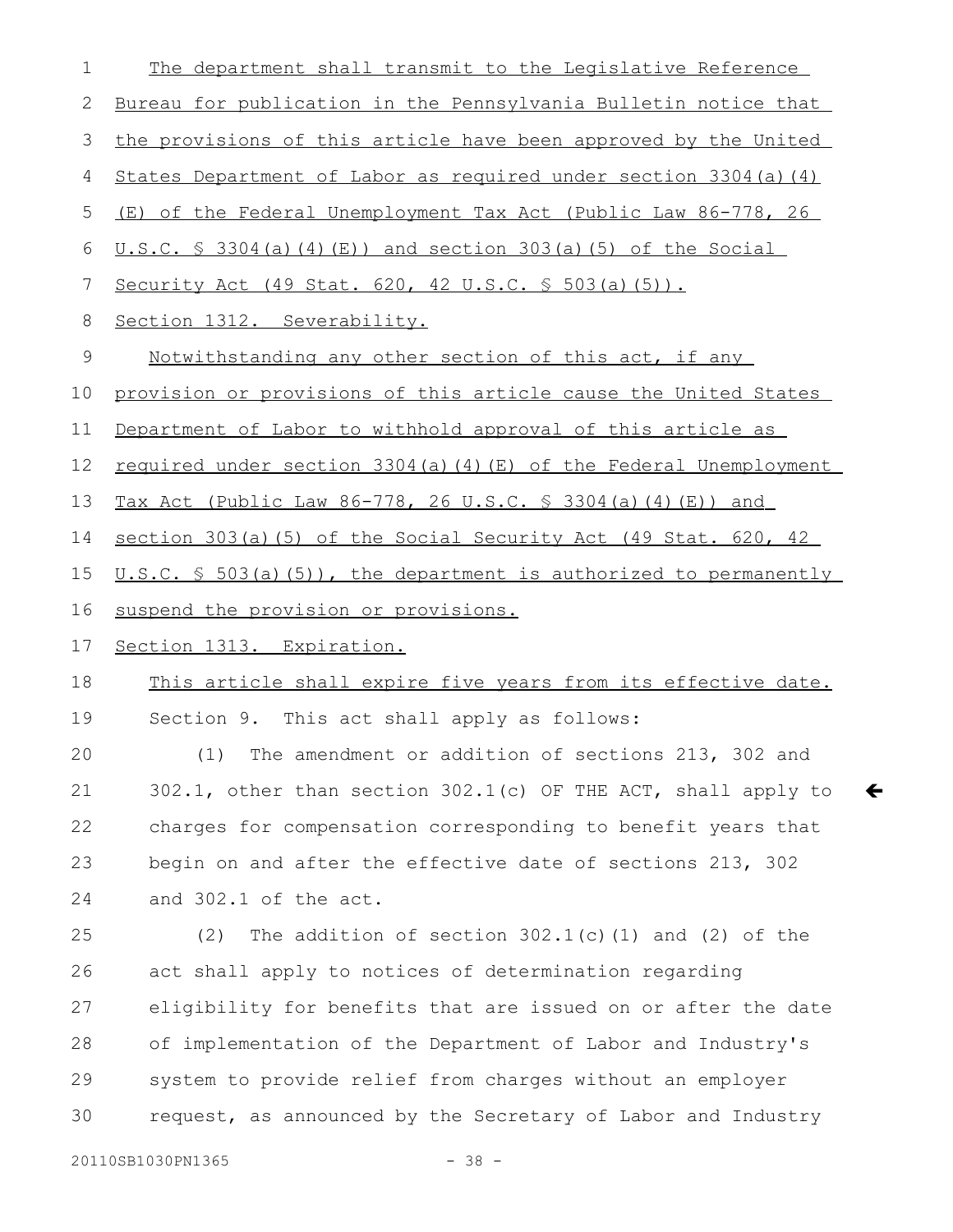in a notice published in the Pennsylvania Bulletin. The addition of section  $302.1(c)$  (3) shall apply to relief from charges that is granted on or after such implementation date. 1 2 3

(3) The amendment of section 401(b) OF THE ACT shall apply to benefit years that begin on OR after January 1, 2012. 4 5 6

(4) The amendment of section 404, other than the amendment of section  $404(d)$  (1)  $404(c)$  AND (D)(1) and the addition of section 404(d)(1.1) OF THE ACT, shall apply to the determination of the maximum weekly benefit rate forbenefit years that begin on or after January 1, 2013. 7 8 9 10 11

ç

 $\leftarrow$ 

 $\leftarrow$ 

 $\leftarrow$ 

 $\leftarrow$ 

 $\leftarrow$ 

 $\leftarrow$ 

 $\leftarrow$ 

 $\leftarrow$ 

 $(4)$  The amendment or addition of section 404(d)(1) and (1.1) OF THE ACT shall apply to benefit years that begin on or after the effective date of section  $404(d)(1)$  and  $(1.1)$ . 12 13 14 15

 $(6)$  (5) THE AMENDMENT OR ADDITION OF SECTION 404(D)(1) AND (1.1) OF THE ACT SHALL NOT APPLY TO SEVERANCE PAY AGREEMENTS THAT WERE AGREED TO BY AN EMPLOYER AND EMPLOYEE PRIOR TO THE EFFECTIVE DATE OF THIS SECTION SECTION 404(D)(1) AND (1.1).  $\leftarrow$  $\leftarrow$ 16 17 18 19 20

(7) THE AMENDMENT OF SECTION 4(G.1) AND 404(A) OF THE ACT SHALL APPLY TO BENEFIT YEARS THAT BEGIN ON OR AFTER JULY  $\frac{1}{2}$ , 2012. 21 22 23

(8) THE AMENDMENT OF SECTION 404 (C) OF THE ACT SHALL APPLY TO BENEFIT YEARS THAT BEGIN ON OR AFTER JANUARY 1, 2013. 24 25 26

(9) THE AMENDMENT OF SECTION 402(B) AND (E) OF THE ACT ARE APPLICABLE TO INITIAL CLAIMS FILED ON OR AFTER JANUARY 1,-2012. 27 28 29

(6) THE AMENDMENT OF SECTIONS 4(G.1) AND 404(A) OF THE 30

20110SB1030PN1365 - 39 -